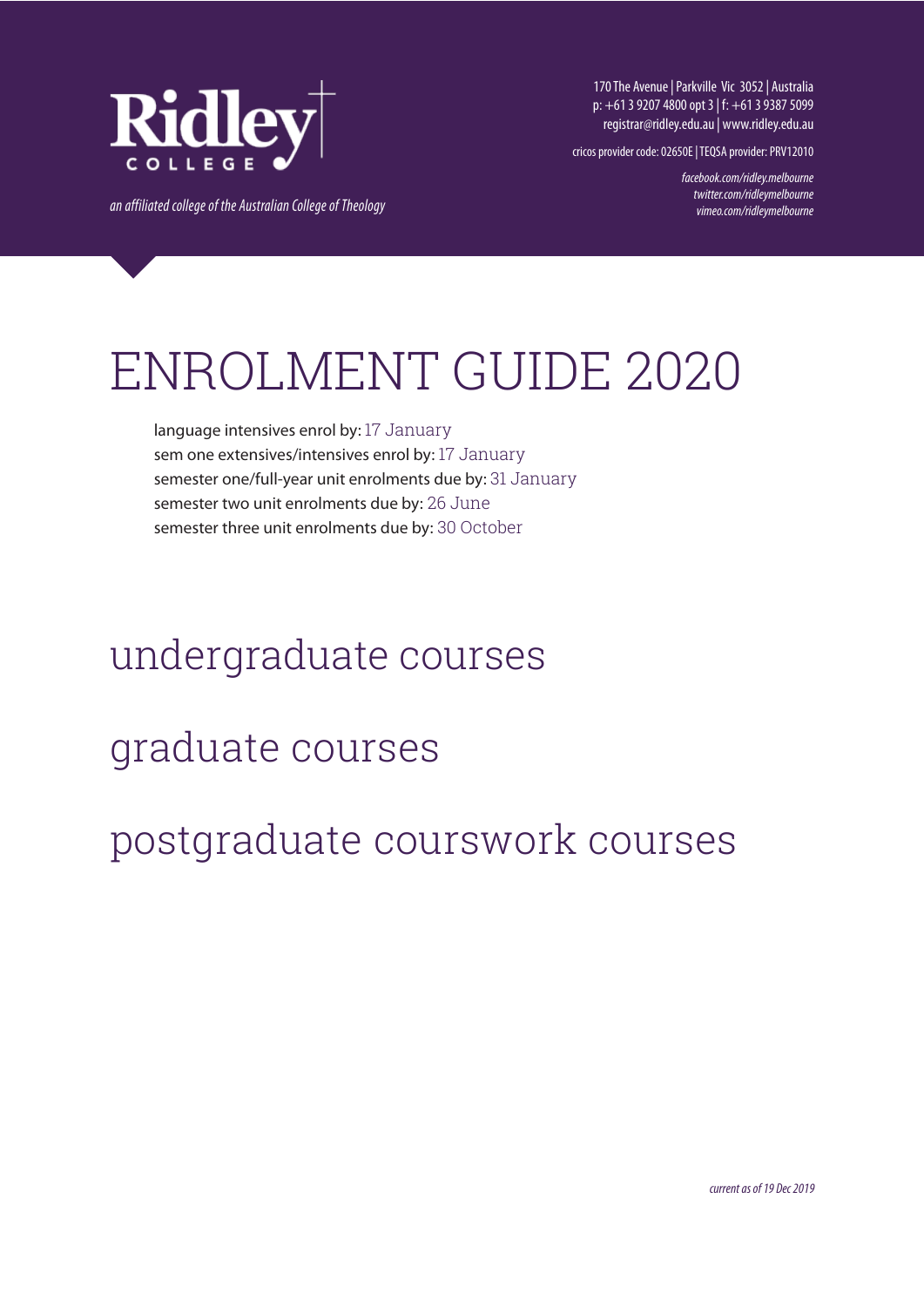# **mission statement >>**

Equipping men and women for God's mission in a rapidly changing and increasingly complex world.

# **vision statement >>**

To be a leading centre of mission and ministry training delivered in supportive communities through flexible study modes.

# **theological framework >>**

Ridley College is committed to academically rigorous theological training in the Anglican, Reformed Evangelical tradition that engages seriously with contemporary culture.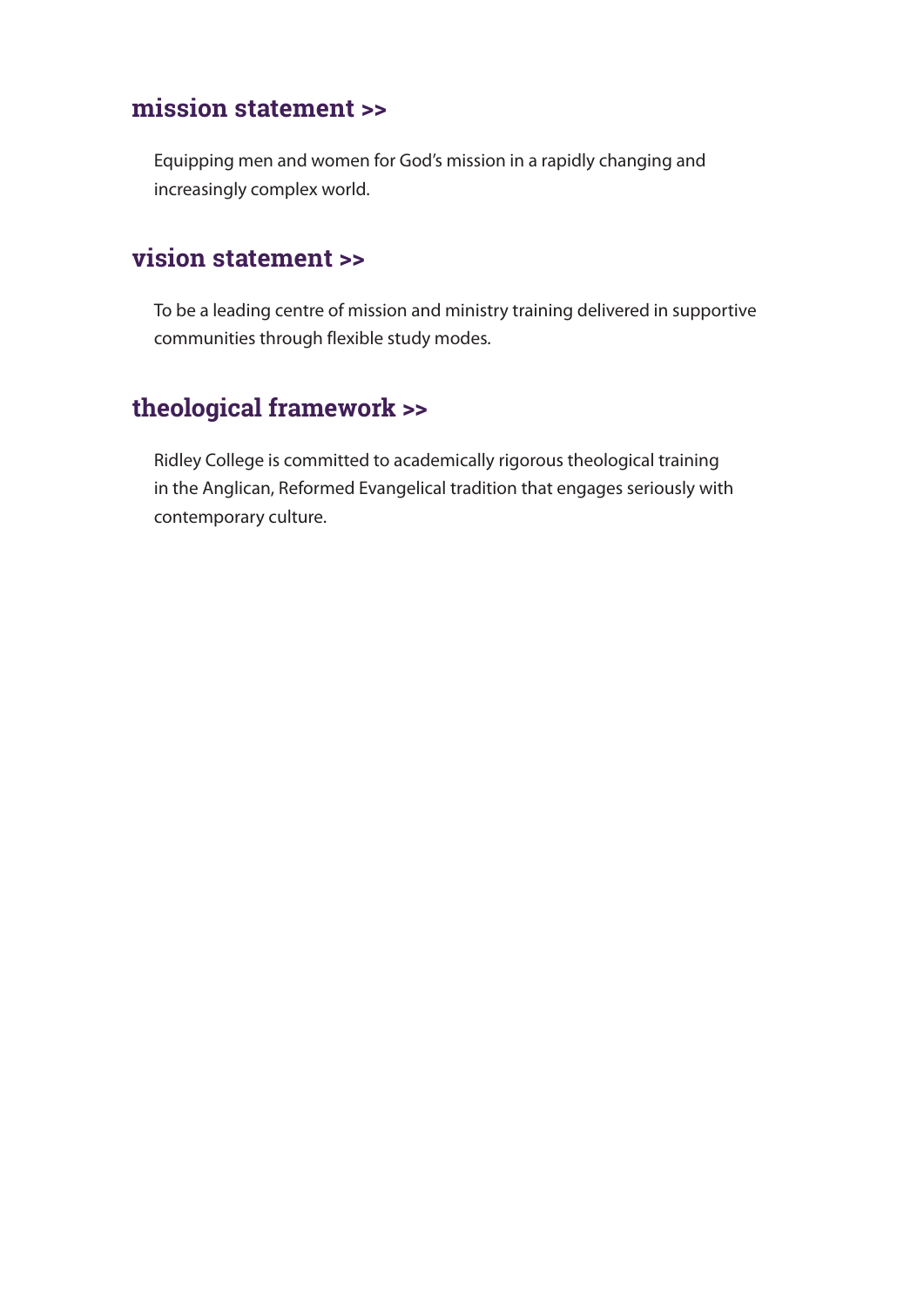# contents

| course structures overview. 6                                            |
|--------------------------------------------------------------------------|
|                                                                          |
| online course structure 11                                               |
| a guide to choosing your under/graduate units. 13                        |
| part 1 > some general considerations 13                                  |
|                                                                          |
|                                                                          |
|                                                                          |
| part 2 > the enrolment process for under/graduate students 21            |
|                                                                          |
| changes to postgraduate coursework structure. 23                         |
| postgraduate coursework structure 24                                     |
| a guide to choosing your postgraduate units 25                           |
| part $1$ > the enrolment process for postgraduate students $\ldots$ . 25 |
|                                                                          |
|                                                                          |
|                                                                          |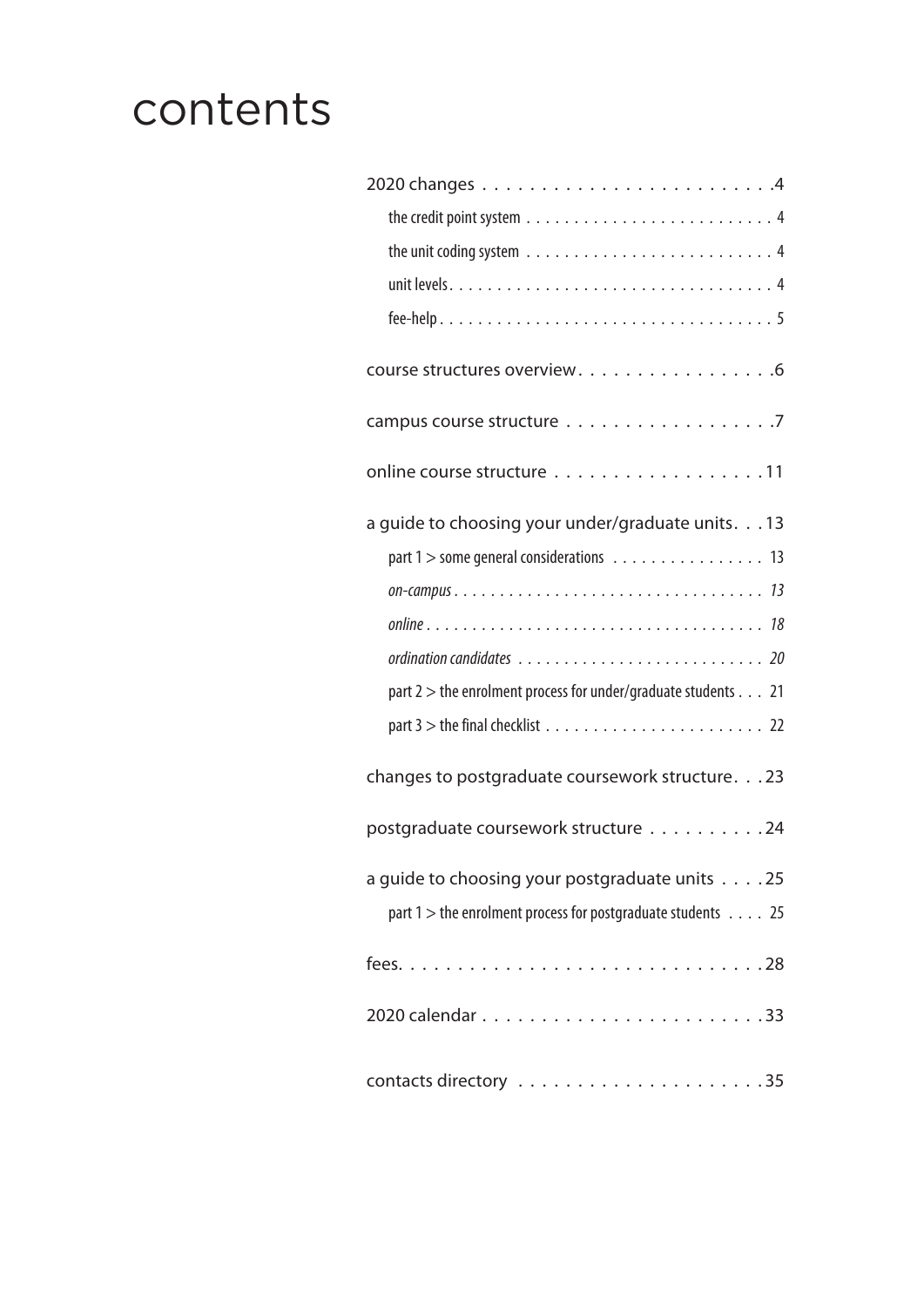# 2020 changes

As you may be aware, the Australian College of Theology (ACT) has recently completed a review of all their courses and units to ensure that they are aligned with the Australian Qualifications Framework (AQF). The outcome of this review is that a number of changes have been made to ACT courses, units, credit points and the unit coding system. Please find below and in the following pages a summary of the changes that have been made.

Students are strongly encouraged to read through this Guide and then contact the Academic Counsellor/Registrar's Office if they have any questions or concerns...we are here to assist you as we implement the 2020 changes!

# the credit point system

From 2020 a 'standard' unit (previously 4 credit points) will be worth 12 credit points. This means that a full-time year of study will be equal to 96 credit points.

# the unit coding system

The unit coding system has been revised to the following format:

## **AA111-LVV**

unit field **(AA** ) unique content identifier **(111)** unit level (aligned to the AQF level of the unit) **(L)** unit volume (represents the volume of the unit in credit points) **(VV)**

For example:

NT301: Jesus and the Gospels is now coded as NT001-512, and NT501: Jesus and the Gospels is now coded as NT001-712

# unit levels

#### **undergraduate courses**

Level 5 > foundational

Level 6 > developing

Level 7 > advanced

Units completed prior to 2020 at Level 200/300 have been recognised as Level 5 units in the 2020 structure.

Units completed prior to 2020 at Level 400 have been recognised as Level 7 units in the 2020 structure.

#### **graduate courses**

Level 7 > foundational

Level 8 > developing

Level 9 > advanced

Units completed prior to 2020 at Level 500 have been recognised as Level 7 units in the 2020 structure.

Units completed prior to 2020 at Level 600 have been recognised as Level 8 units in the 2020 structure.

Level 600/700 projects and Level 600/700 capstone units completed prior to 2020 have been recognised as Level 9 units in the 2020 structure.

Units completed at Level 700 have been recognised as Level 8 units in the 2020 structure.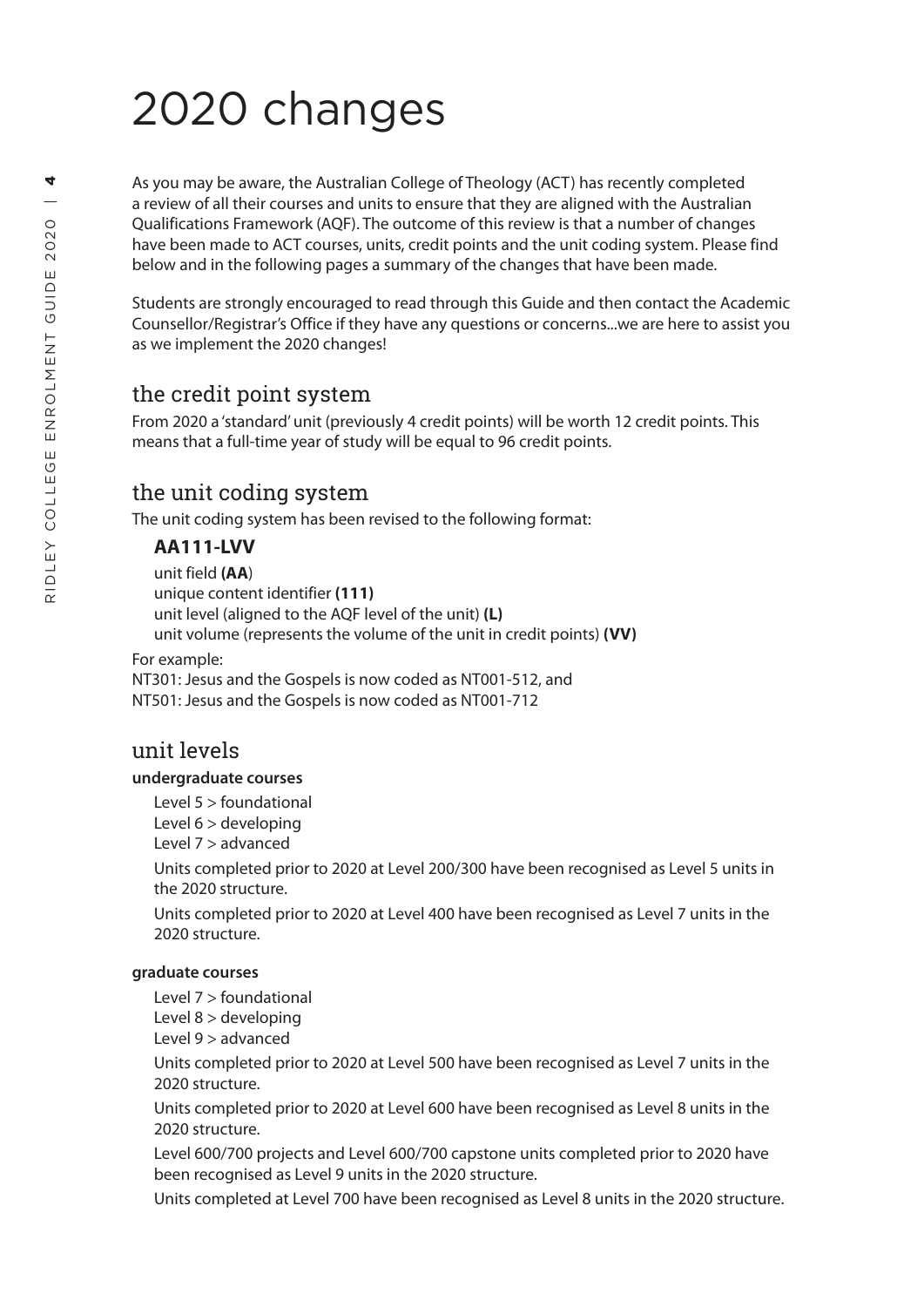# ...2020 changes

# fee-help

Students who currently defer their tuition fees to FEE-HELP should note that as they have been transferred to a new 2020 course they will need to re-apply for FEE-HELP. A request to complete a new eCAF (electronic Commonwealth Assistance Form) will be generated when we enrol you in your first unit for 2020. This is a relatively simple process that is completed via the ACT's student management system, Paradigm. Please attend to this request as soon as possible after you receive the email notification to ensure that your tuition fees can continue to be deferred to FEE-HELP.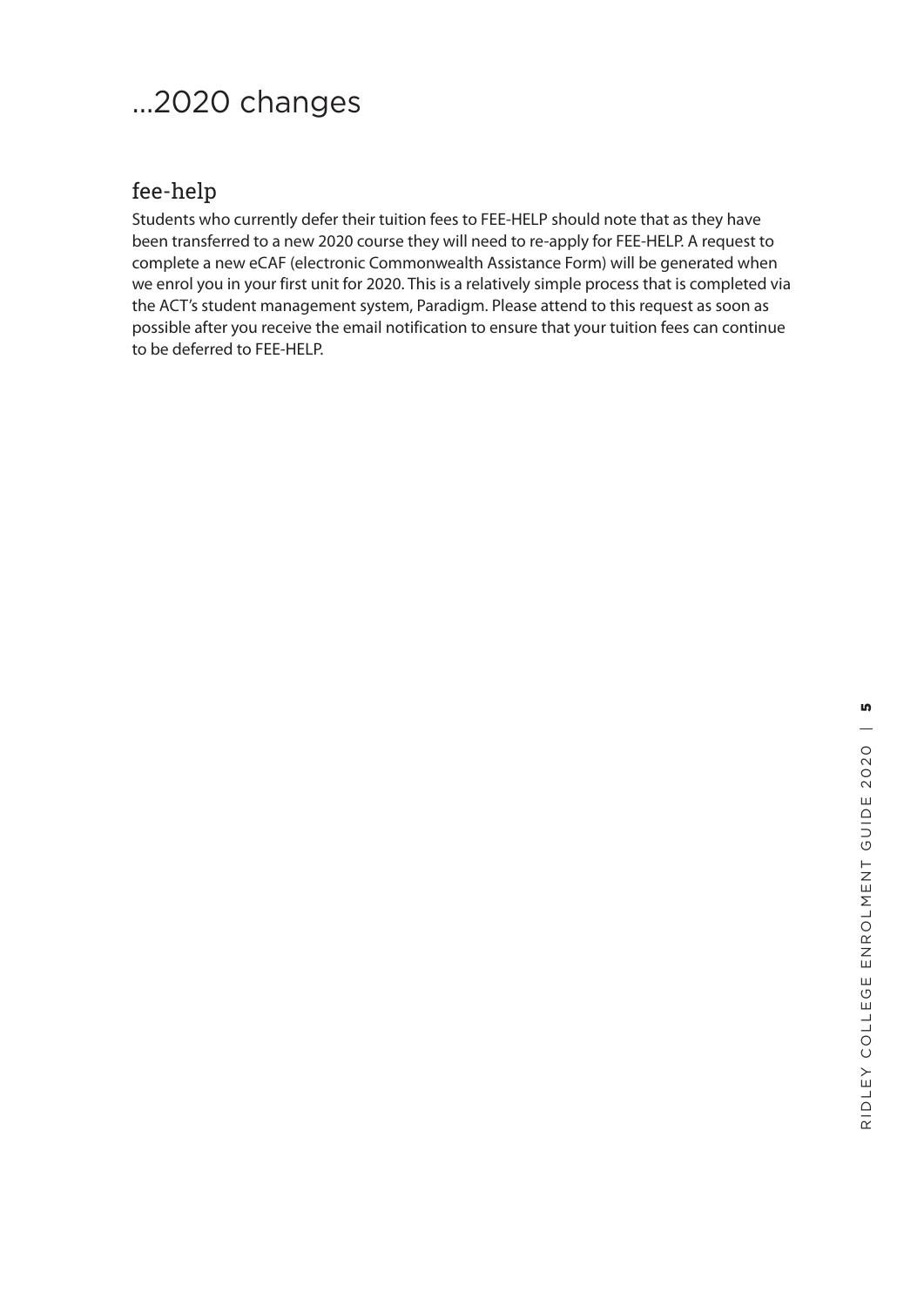# course structures overview

**Ridley College** has introduced new units and learning pathways to better equip you for the challenges of contemporary ministry. New units, a larger core, and defined pathways are designed to ensure that you develop competencies in Bible, Christian Thought and Ministry whilst also offering flexibility to specialise in your area/s of interest. Ridley also offers complete 3 year degrees online (BTh, BMin, MDiv, MMin); specific information regarding online study can be found on page 11 of this guide.

Details of all Ridley units can be found on the College's main website at *www.ridley.edu.au/subjects/*. You will also find unit and course information in the *Australian College of Theology 2020 Coursework Handbook* available at *https://www.actheology.edu.au/documents/*

Ridley courses are offered at undergraduate, graduate levels and postgraduate levels. When choosing your units of study each semester, please ensure you enrol in the units appropriate to your level of study. Undergraduate units are levels 5-7 (eg. NT001-512, CH011-612) while graduate units are levels 7-8 (eg. NT001-712, CH011-812) and postgraduate units are levels 8-9 (eg. NT204-812). Units of study available at Ridley are grouped into three major areas of study, and a range of unit fields within those areas of study:

| areas of study       |                              |                                                |                                                             |
|----------------------|------------------------------|------------------------------------------------|-------------------------------------------------------------|
|                      | <b>Bible and Languages</b>   | <b>Christian Thought and</b><br><b>History</b> | <b>Ministry and Practice</b>                                |
| study<br>ᅙ<br>fields | <b>BB</b> - Biblical Studies | <b>CH</b> - Christianity in History            | <b>DM</b> - Developmental<br><b>Ministries</b>              |
|                      | LA - Language                | <b>PE</b> - Philosophy & Ethics                | <b>EM</b> - Evangelism &<br>Missiology                      |
|                      | NT - New Testament           | <b>TH</b> - Theology                           | <b>PC</b> - Pastoral & Church<br><b>Focussed Ministries</b> |
|                      | <b>OT</b> - Old Testament    |                                                |                                                             |

Most units equate to 12 credit points (cps) in the 2020 system, but there are a small number of units with differing credit points, so be sure to check the number of credit points you are enrolling in each semester. A full-time load per semester is 48cps, however a 36cps load is considered full-time for Centrelink allowances such as Austudy. Students should note that they may not take more than 120cps per year (including semester three units).

In the following pages you will find tables explaining the structures of each of our main courses including a summary of any changes to be aware of in the 2020 structure; students enrolling in double degrees need to ensure that they complete the requirements of both awards. Ridley is authorised to offer most accredited courses of the Australian College of Theology (ACT), not all of which are detailed in this guide. Students who are interested in a course not listed in this guide should consult the ACT 2020 Coursework Handbook and then discuss their options with the Academic Counsellor or Registrar's Office.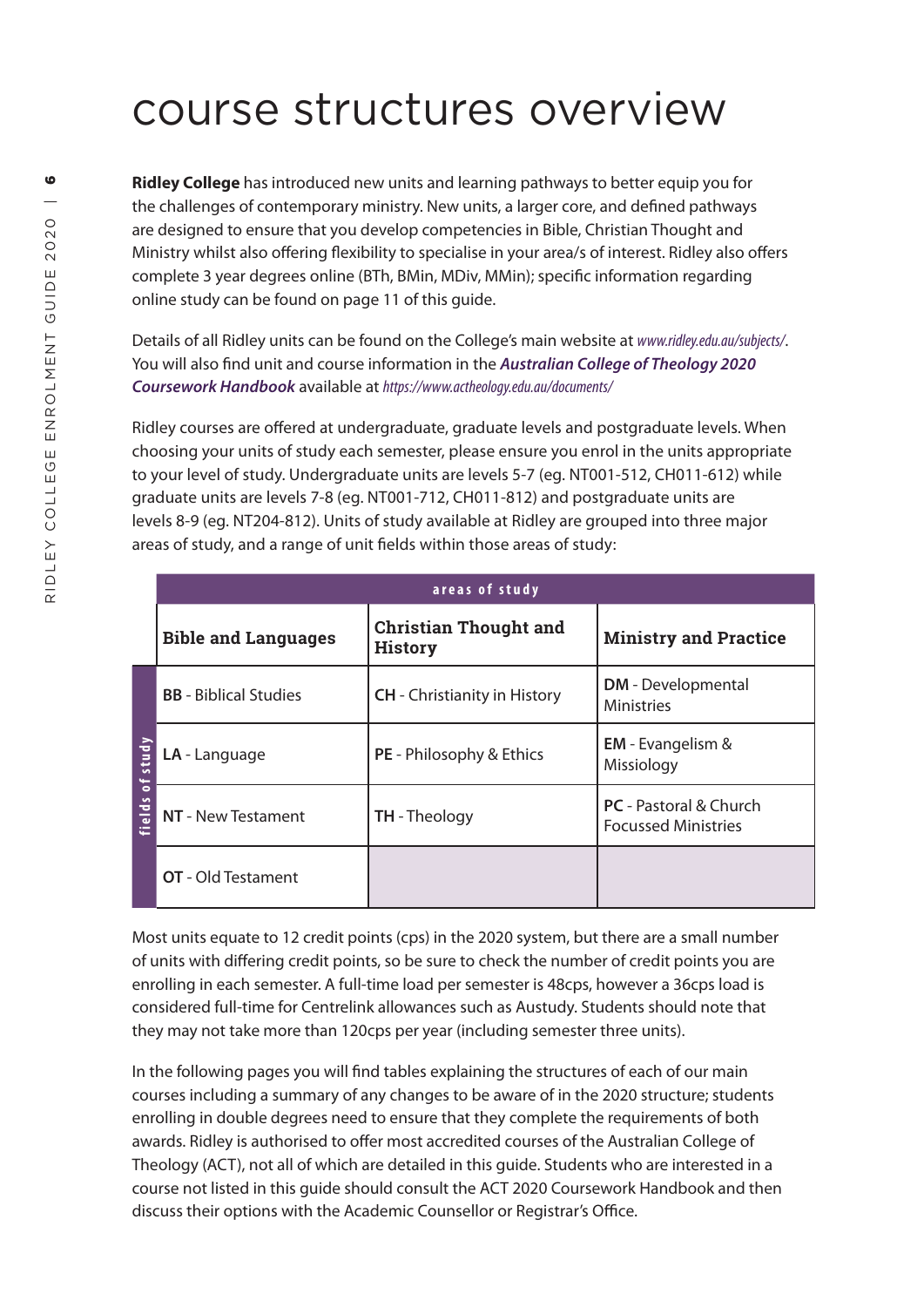# campus course structure

#### **Diploma of Ministry (AQF level 5)**

2020 course changes > No changes to course structure

#### total credit points > **96**

minimum time for completion > **1 year** maximum time for completion > **5.5 years** units required >

OT001-512: Old Testament Foundations OT002-512: Old Testament Prophets and Writings NT001-512: Jesus and the Gospels NT001-512: Early New Testament Church 12cps Christian Thought and History (CH, TH, PE) 24cps Ministry and Practice (EM, PC, DM) 12cps elective study from any field at Level 5 or above

# **Associate Degree of Ministry (AQF level 6)**

2020 course changes > No changes to course structure

total credit points > **192** minimum time for completion > **2 years** maximum time for completion > **6 years** units required >

OT001-512: Old Testament Foundations OT002-512: Old Testament Prophets and Writings NT001-512: Jesus and the Gospels NT001-512: Early New Testament Church) EM063-506: Introduction to Personal Evangelism (6cps) EM064-506: Ministry Foundations (6cps) **OR** PC096/097-503: Guided Spiritual Formation A/B (3cps each) completed as part of the Formation Program see page 15 CH005-512: The Emergence of Christianity TH005-512: Foundational Christian Beliefs **OR** TH001-612: Knowledge of God 24cps Biblical set books or language studies 12cps Christian Thought and History (CH, TH, PE) 36cps Ministry and Practice (EM, PC, DM) 36cps elective study from any field

*> students must complete a minimum of 48cps at Level 6 or above*

## **Diploma of Theology (AQF level 5)**

2020 course changes > No changes to course structure

#### total credit points > **96**

minimum time for completion > **1 year**

maximum time for completion > **5.5 years**

#### units required >

OT001-512: Old Testament Foundations OT002-512: Old Testament Prophets and Writings NT001-512: Jesus and the Gospels NT001-512: Early New Testament Church 12cps Christian Thought and History (CH, TH, PE) 24cps Bible & Languages and Christian Thought & History (LA, BB, NT, OT, CH TH, PE) 12cps elective study from any field at Level 5 or above

# **Associate Degree of Theology (AQF level 6)**

2020 course changes > No changes to course structure

#### total credit points > **192**

minimum time for completion > **2 years**

maximum time for completion > **6 years**

#### units required >

OT001-512: Old Testament Foundations OT002-512: Old Testament Prophets and Writings NT001-512: Jesus and the Gospels NT001-512: Early New Testament Church EM063-506: Introduction to Personal Evangelism (6cps) EM064-506: Ministry Foundations (6cps) **OR** PC096/097-503: Guided Spiritual Formation A/B (3cps each) completed as part of the Formation Program see page 15 CH005-512: The Emergence of Christianity TH005-512: Foundational Christian Beliefs **OR** TH001-612: Knowledge of God 48cps Biblical set books or language studies at Level 6/7 12cps in Bible & Languages and Christian Thought & History (LA, BB, NT, OT, CH TH, PE) 24cps Christian Thought and History (CH, TH, PE) 24cps elective study from any field at Level 5 or above

*> students must complete a minimum of 48cps at Level 6 or above*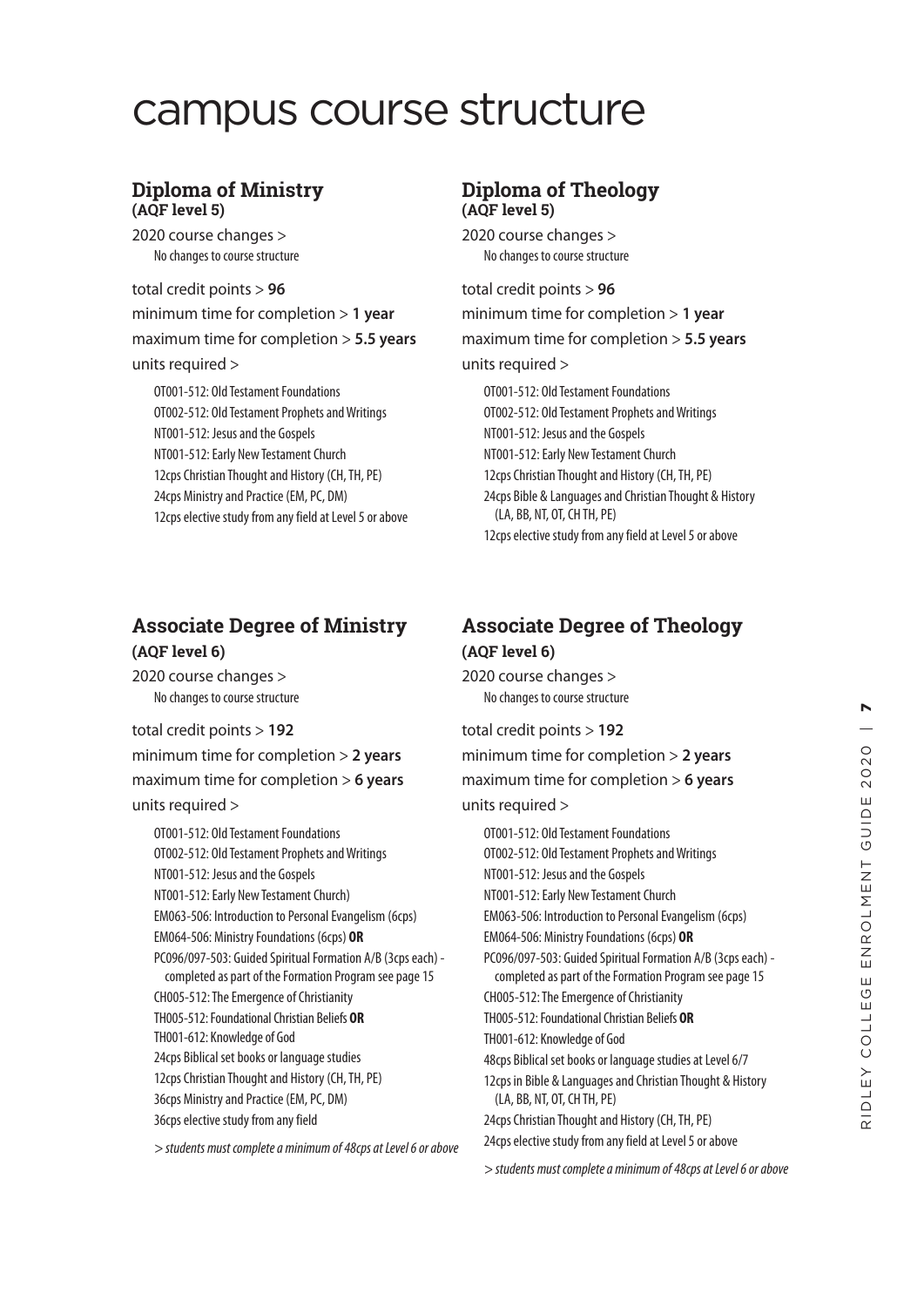# ...campus course structure

### **Bachelor of Ministry (AQF level 7)**

2020 course changes > No changes to course structure

total credit points > **288** minimum time for completion > **3 years** maximum time for completion > **9 years** units required >

#### **foundational core units**

OT001-512: Old Testament Foundations OT002-512: Old Testament Prophets and Writings NT001-512: Jesus and the Gospels NT002-512: Early New Testament Church CH005-512: The Emergence of Christianity EM063-506: Introduction to Personal Evangelism (6cps) EM064-506: Ministry Foundations (6cps) **OR** PC096/097-503: Guided Spiritual Formation A/B (3cps each) completed as part of the Formation Program see page 15

#### **advanced required units**

12cps Christianity in History (CH010-612 **OR** CH011-612) 48cps Theology (TH001-612, TH002-612, TH003-712, TH004-712)

36cps Biblical set books (at least 12cps in each OT and NT) 12cps Evangelism and Missiology (EM\*\*\*-712)

#### **other requirements**

48cps Ministry and Practice (EM, PC, DM) with a minimum of 12cps at level 7

60cps elective study from any field at Level 5 or above

*> students must complete a minimum of 72cps at Level 7*

# **Bachelor of Theology (AQF level 7)**

2020 course changes > No changes to course structure

#### total credit points > **288**

minimum time for completion > **3 years** maximum time for completion > **9 years** units required >

#### **foundational core units**

24cps language (LA005/LA006 greek, LA003/LA004 hebrew) OT001-512: Old Testament Foundations OT002-512: Old Testament Prophets and Writings NT001-512: Jesus and the Gospels NT002-512: Early New Testament Church CH005-512: The Emergence of Christianity EM063-506: Introduction to Personal Evangelism (6cps) EM064-506: Ministry Foundations (6cps) **OR** PC096/097-503: Guided Spiritual Formation A/B (3cps each) completed as part of the Formation Program see page 15

#### **advanced required units**

12cps Christianity in History (CH010-612 **OR** CH011-612) 48cps Theology (TH001-612, TH002-612, TH003-712, TH004-712) 60cps Biblical set books (at least 24cps in each OT and NT and at least 24cps at Level 7) 12cps Evangelism and Missiology (EM\*\*\*-712)

#### **other requirements**

24cps Christian Thought and History (CH, TH, PE) **OR** Bible and Languages (LA, BB, OT, NT) 36cps elective study from any field at Level 5 or above

*> students must complete a minimum of 72cps at Level 7*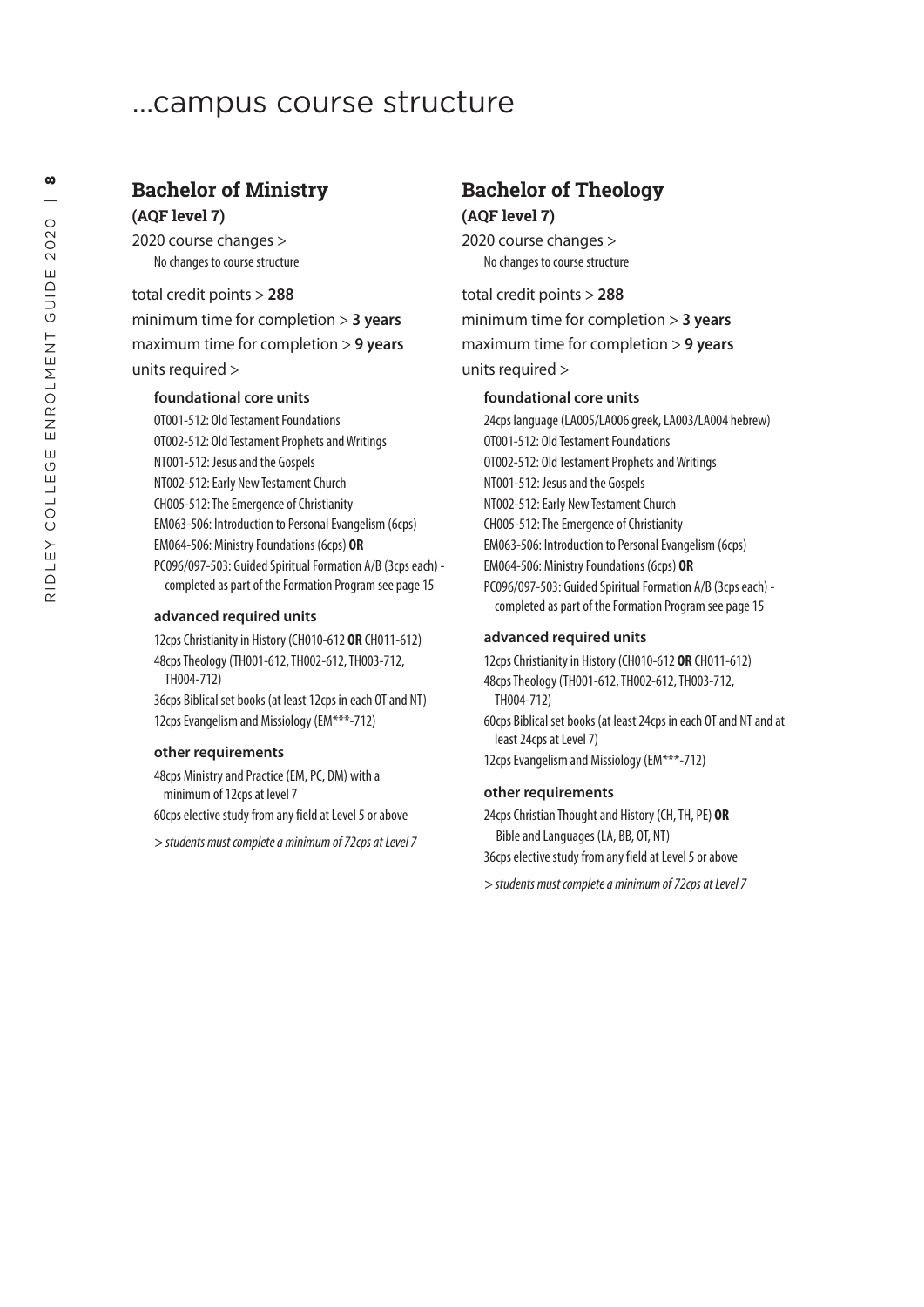# ...campus course structure

# **Graduate Certificate of Divinity (AQF level 8)**

2020 course changes >

Requires completion of 24cps at Level 8 (or above) or the remainder of the credit points required for completion of the course at Level 8, whichever is lower.

total credit points > **48**

minimum time for completion > **1 semester**

maximum time for completion > **2 years**

#### units required >

OT001-712: Old Testament Foundations **OR** OT002-712: Old Testament Prophets and Writings NT001-712: Jesus and the Gospels **OR** NT002-712: Early New Testament Church

*> requires 24cps elective study from any field at Level 8 or above*

# **Graduate Diploma of Divinity (AQF level 8)**

2020 course changes >

Requires completion of 36cps at Level 8 (or above) or the remainder of the credit points required for completion of the course at Level 8, whichever is lower.

total credit points > **96**

minimum time for completion > **1 year**

maximum time for completion > **4 years**

#### units required >

OT001-712: Old Testament Foundations OT002-712: Old Testament Prophets and Writings NT001-712: Jesus and the Gospels

NT002-712: Early New Testament Church

CH005-712 The Emergence of Christianity **OR**

TH005-712 Foundational Christian Beliefs  *students considering articulating to a longer course eg. MMin/MDiv should complete CH005-712*

*> requires 36cps elective study from any field at Level 8 or above*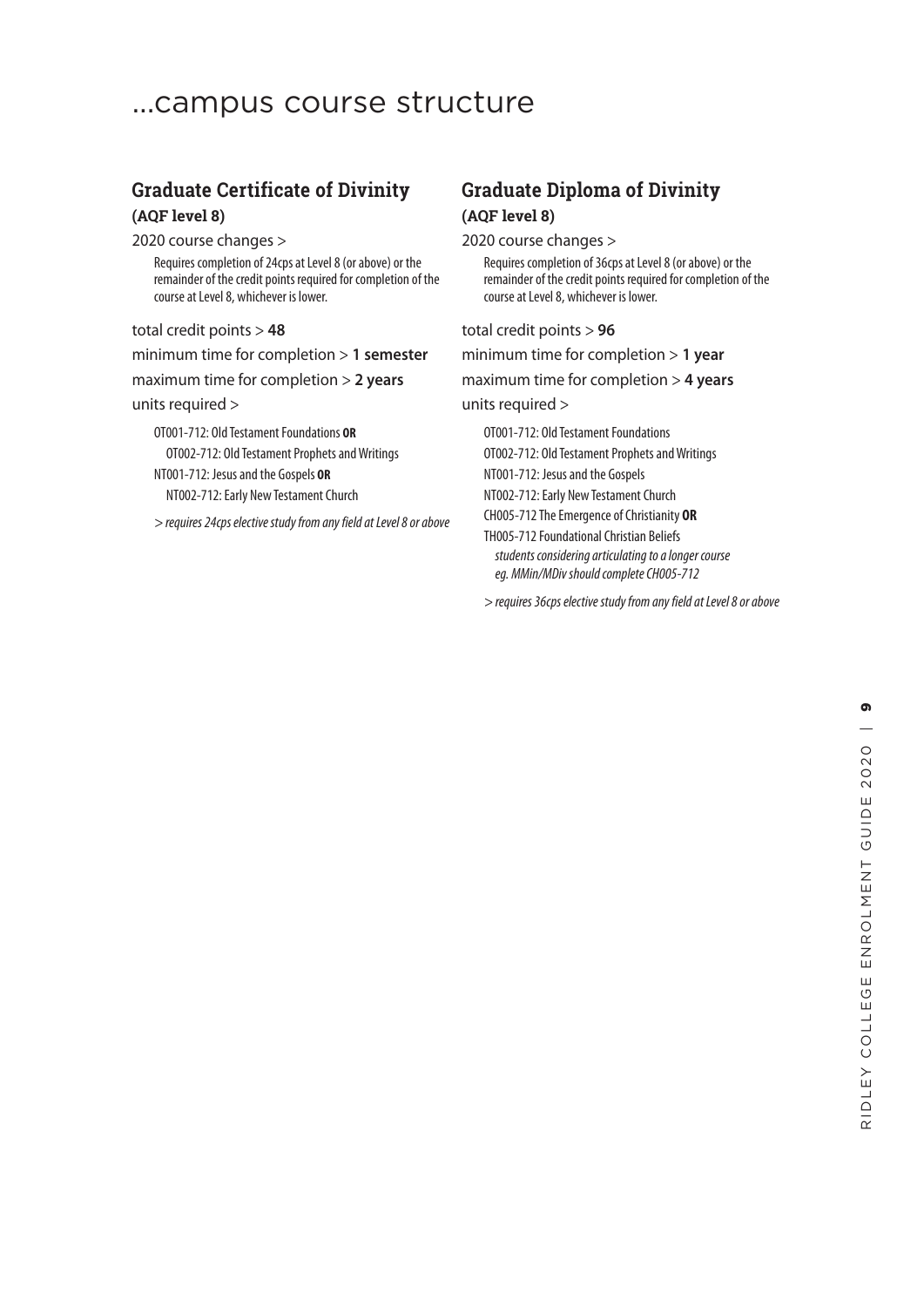# ...campus course structure

#### **Master of Ministry (AQF level 9)**

2020 course changes >

Requires completion of 36cps at Level 9 or the remainder of the credit points required for completion of the course at Level 9, whichever is lower.

total credit points > **288**

minimum time for completion > **3 years** maximum time for completion > **9 years**

units required >

#### **foundational core units**

OT001-712: Old Testament Foundations OT002-712: Old Testament Prophets and Writings NT001-712: Jesus and the Gospels NT002-712: Early New Testament Church CH005-712: The Emergence of Christianity EM063-706: Introduction to Personal Evangelism (6cps) EM064-706: Ministry Foundations (6cps) **OR** PC096/097-703: Guided Spiritual Formation A/B (3cps each) completed as part of the Formation Program see page 15

#### **advanced required units**

12cps Christianity in History (CH010-812 or CH011-812) 48cps Theology (TH001-812, TH002-812, TH003-812, TH004-812) 36cps Biblical set books (at least 12cps in OT and NT) 12cps Evangelism and Missiology (EM\*\*\*)

#### **other requirements**

48cps Ministry and Practice (EM, PC, DM) including *EITHER* a 12cps capstone experience unit (\*\*205-912) *OR* a Research Project [\*\*200-912 (12cps - 8,000 words) *OR* \*\*200-924 (24cps - 14,000 words) *OR* \*\*200-936 (36cps - 16,000 words)]

60cps elective study from any field at Level 8 or above

*> students must complete a minimum of 36cps at Level 9*

### **Master of Divinity (AQF level 9)**

2020 course changes >

Requires completion of 36cps at Level 9 or the remainder of the credit points required for completion of the course at Level 9, whichever is lower.

total credit points > **288**

minimum time for completion > **3 years**

maximum time for completion > **9 years**

units required >

#### **foundational core units**

24cps Language (LA005/LA006 greek, LA003/LA004 hebrew) OT001-712: Old Testament Foundations (12cps) OT002-712: Old Testament Prophets and Writings (12cps) NT001-712: Jesus and the Gospels (12cps) NT002-712: Early New Testament Church (12cps) CH005-712: The Emergence of Christianity (12cps) EM063-706: Introduction to Personal Evangelism (6cps) EM064-706: Ministry Foundations (6cps) **OR** PC096/097-703: Guided Spiritual Formation A/B (3cps each) completed as part of the Formation Program see page 15

#### **advanced required units**

12cps Christianity in History (CH010-812 or CH011-812) 48cps Theology (TH001-712 or TH001-812, TH002-712 or TH002- 812, TH003-712 or TH003-812, TH004-712 or TH004-812) 48cps Biblical set books (at least 24cps in original language and a minimum of 12cps in OT and NT) 12cps Evangelism and Missiology (EM\*\*\*)

#### **other requirements**

24cps (LA, BB, NT, OT, CH, TH, PE) 48cps elective study from any field at Level 8 or above

#### *as part of the requirements of this degree you must:*

*includeEIITHER* a 12cps capstone experience unit (\*\*205-912) *OR* a Research Project [\*\*200-912 (12cps - 8,000 words) *OR*  \*\*200-924 (24cps - 14,000 words) *OR* \*\*200-936 (36cps - 16,000 words)]

*> students must complete a minimum of 36cps at Level 9*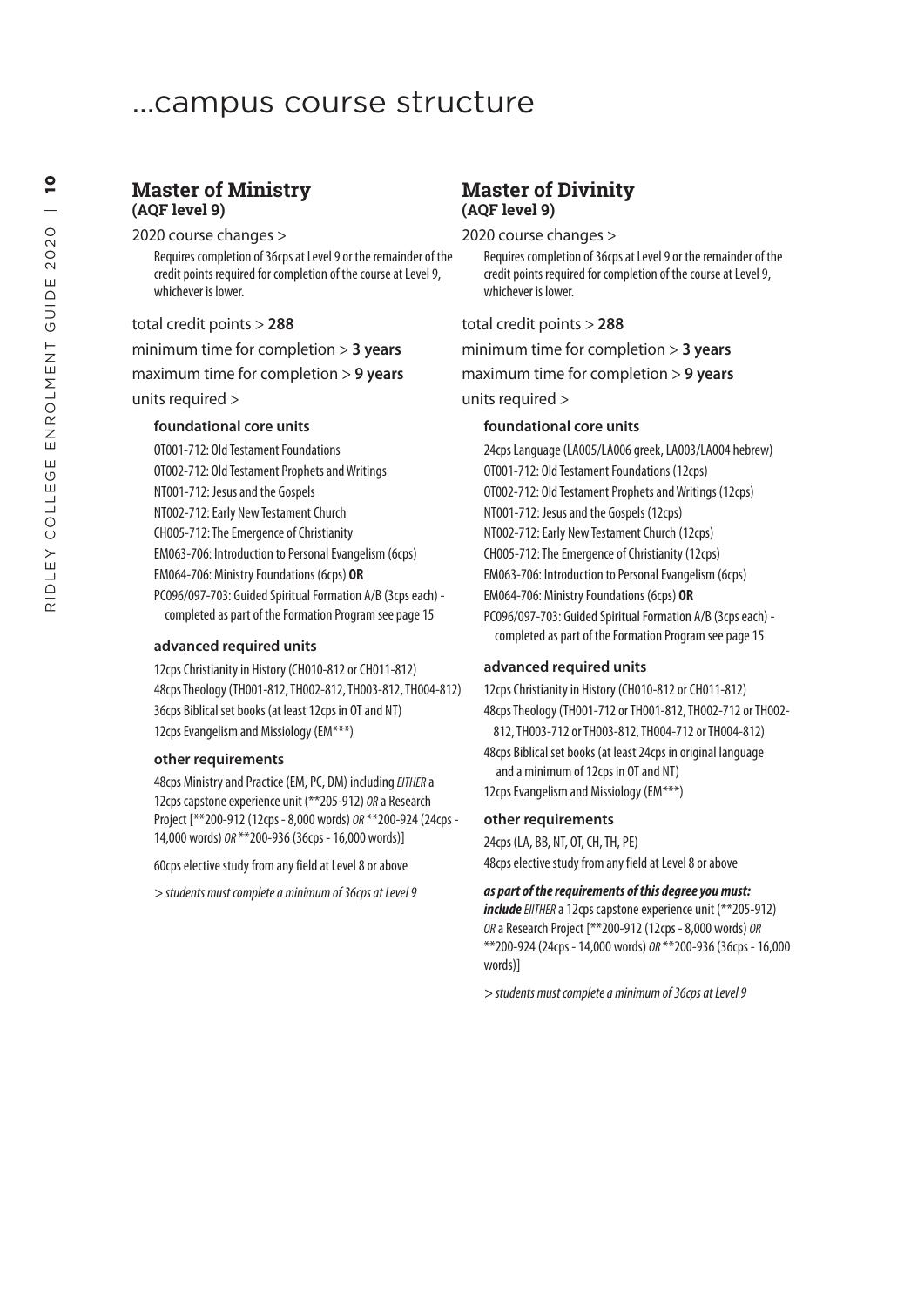# online course structure

From 2015 Ridley has been offering online units in three semesters: semester one is February-June, semester two is July-November, and semester three is November-February. The third summer semester has at least a one-week break over the Christmas period. The break between semesters one and two is usually five weeks. The third semester allows online and part-time students more flexibility in planning their studies and also provides students with the possibility of speeding up their pace of study. Please note however that you may not take more than 120cps of study over the full academic year (this includes semester three units), and that you must observe the minimum and maximum time frames for degree completion (listed below).

# **Bachelor of Ministry**

**(AQF level 7)**

2020 course changes > No changes to course structure

total credit points > **288** minimum time for completion > **3 years** maximum time for completion > **9 years** units required >

#### **foundational core units**

OT001-512: Old Testament Foundations OT002-512: Old Testament Prophets and Writings NT001-512: Jesus and the Gospels NT002-512: Early New Testament Church CH005-512: The Emergence of Christianity EM063-506: Introduction to Personal Evangelism (6cps) EM064-506: Ministry Foundations (6cps) PC096-503, PC097-503, PC098-503, PC099-503: Guided Spiritual Formation (3cps each) runs over four semesters

#### **advanced required units**

12cps Christianity in History (CH010-612 OR CH011-612) 48cps Theology (TH001-612, TH002-612, TH003-712, TH004-712)

36cps Biblical set books (at least 12cps in each OT and NT) 12cps Evangelism and Missiology (EM\*\*\*-712)

#### **other requirements**

48cps Ministry and Practice (EM, PC, DM) 48cps elective study from any field at Level 5 or above

*A Field Education unit (PC094) is strongly recommended for online students*

*> students must complete a minimum of 72cps at Level 7*

# **Bachelor of Theology (AQF level 7)**

2020 course changes > No changes to course structure

total credit points > **288** minimum time for completion > **3 years** maximum time for completion > **9 years** units required >

### **foundational core units**

24cps Language (LA005/LA006 greek, LA003/LA004 hebrew) OT001-512: Old Testament Foundations OT002-512: Old Testament Prophets and Writings NT001-512: Jesus and the Gospels NT002-512: Early New Testament Church CH005-512: The Emergence of Christianity EM063-506: Introduction to Personal Evangelism (6cps) EM064-506: Ministry Foundations (6cps) PC096-503, PC097-503, PC098-503, PC099-503: Guided Spiritual Formation (3cps each) runs over four semesters

#### **advanced required units**

12cps Christianity in History (CH010-612 OR CH011-612) 48cps Theology (TH001-612, TH002-612, TH003-712, TH004-712) 60cps Biblical set books (at least 12cps in each OT and NT) 12cps Evangelism and Missiology (EM\*\*\*-712)

#### **other requirements**

12cps Christian Thought and History (CH, TH, PE) **OR** Bible and Languages (LA, BB, OT, NT)

36cps elective study from any field at Level 5 or above

*A Field Education unit (PC094) is strongly recommended for online students*

*> students must complete a minimum of 72cps at Level 7*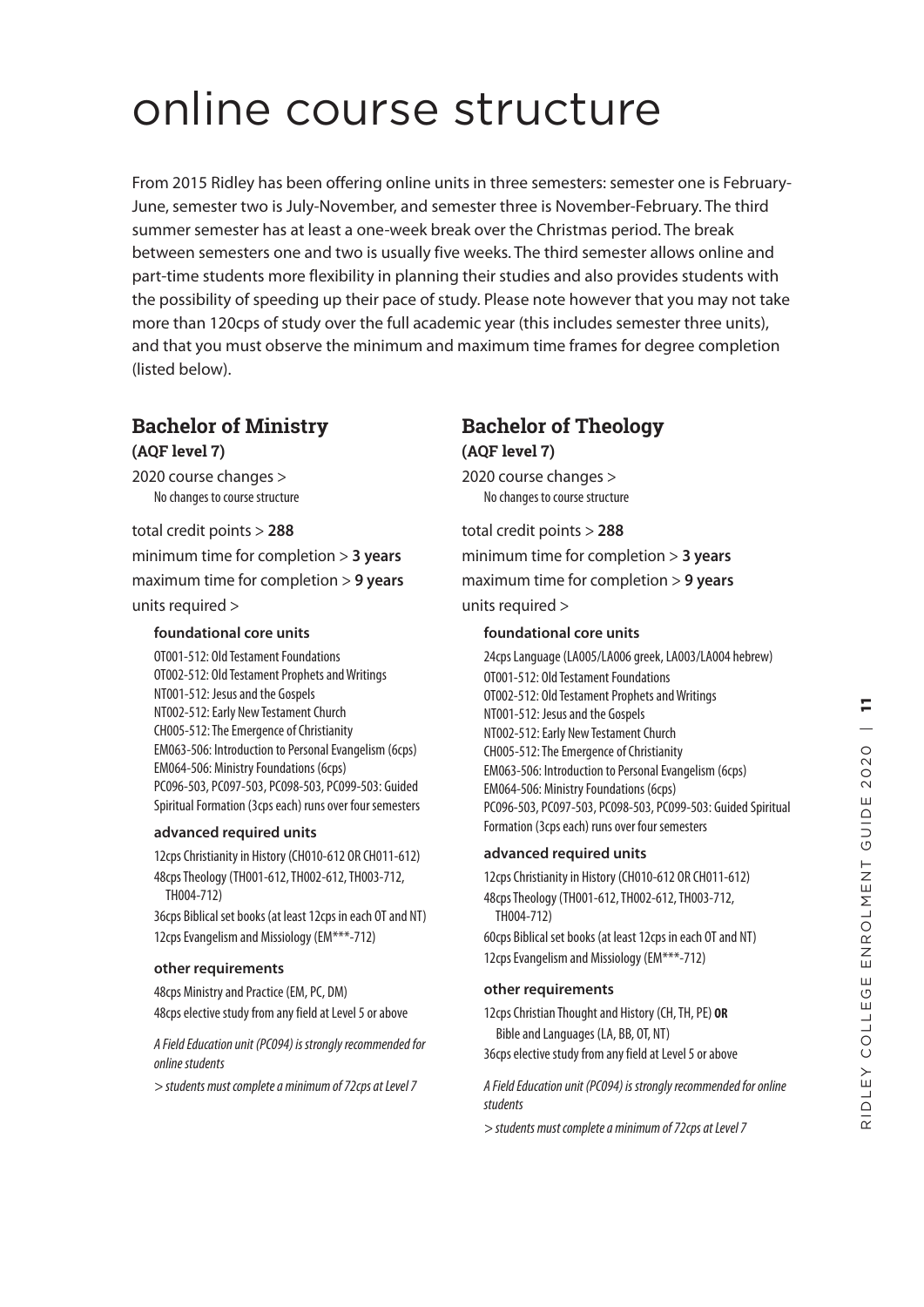# ...online course structure

## **Master of Ministry (AQF level 9)**

total credit points > **288** minimum time for completion > **3 years** maximum time for completion > **9 years** units required >

#### **foundational core units**

OT001-712: Old Testament Foundations OT002-712: Old Testament Prophets and Writings NT001-712: Jesus and the Gospels NT002-712: Early New Testament Church CH005-712: The Emergence of Christianity EM063-706: Introduction to Personal Evangelism (6cps) EM064-706: Ministry Foundations (6cps) PC096-703, PC097-703, PC098-703, PC099-703: Guided Spiritual Formation (3cps each) runs over four semesters

#### **advanced required units**

12cps Christianity in History (CH010-812 **OR** CH011-812) 48cps Theology (TH001-812, TH002-812, TH003-812, TH004-812)

36cps Biblical set books (at least 12cps in OT and NT) 12cps Evangelism and Missiology (EM\*\*\*)

#### **other requirements**

48cps Ministry and Practice (EM, PC, DM) including *EITHER* a 12cps capstone experience unit (\*\*205-912) *OR* a Research Project [\*\*200-912 (12cps - 8,000 words) *OR* \*\*200-924 (24cps - 14,000 words) *OR* \*\*200-936 (36cps - 16,000 words)]

48cps elective study from any field at Level 8 or above

*A Field Education unit (PC094) is strongly recommended for online students*

*> students must complete a minimum of 36cps at Level 9*

## **Master of Divinity (AQF level 9)**

total credit points > **288** minimum time for completion > **3 years** maximum time for completion > **9 years** units required >

#### **foundational core units**

24cps language (LA005/LA006 greek, LA003/LA004 hebrew) OT001-712: Old Testament Foundations OT002-712: Old Testament Prophets and Writings NT001-712: Jesus and the Gospels NT002-712: Early New Testament Church CH005-712: The Emergence of Christianity EM063-706: Introduction to Personal Evangelism (6cps) EM064-706: Ministry Foundations (6cps) PC096-703, PC097-703, PC098-703, PC099-703: Guided Spiritual Formation (3cps each) runs over four semesters

#### **advanced required units**

12cps Christianity in History (CH010-812 **OR** CH011-812) 48cps Theology (TH001-812, TH002-812, TH003-812, TH004-812) 48cps Biblical set books (at least 24cps in original language with a minimum of 12cps in OT and NT)

12cps Evangelism and Missiology (EM\*\*\*)

#### **other requirements**

60cps elective study from any field at Level 8 or above

#### *as part of the requirements of this degree you must:*

*includeEITHER* a 12cps capstone experience unit (\*\*205- 912) *OR* a Research Project [\*\*200-912 (12cps - 8,000 words) *OR* \*\*200-924 (24cps - 14,000 words) *OR* \*\*200-936 (36cps - 16,000 words)]

*A Field Education unit (PC094) is strongly recommended for online students* 

*> students must complete a minimum of 36cps at Level 9*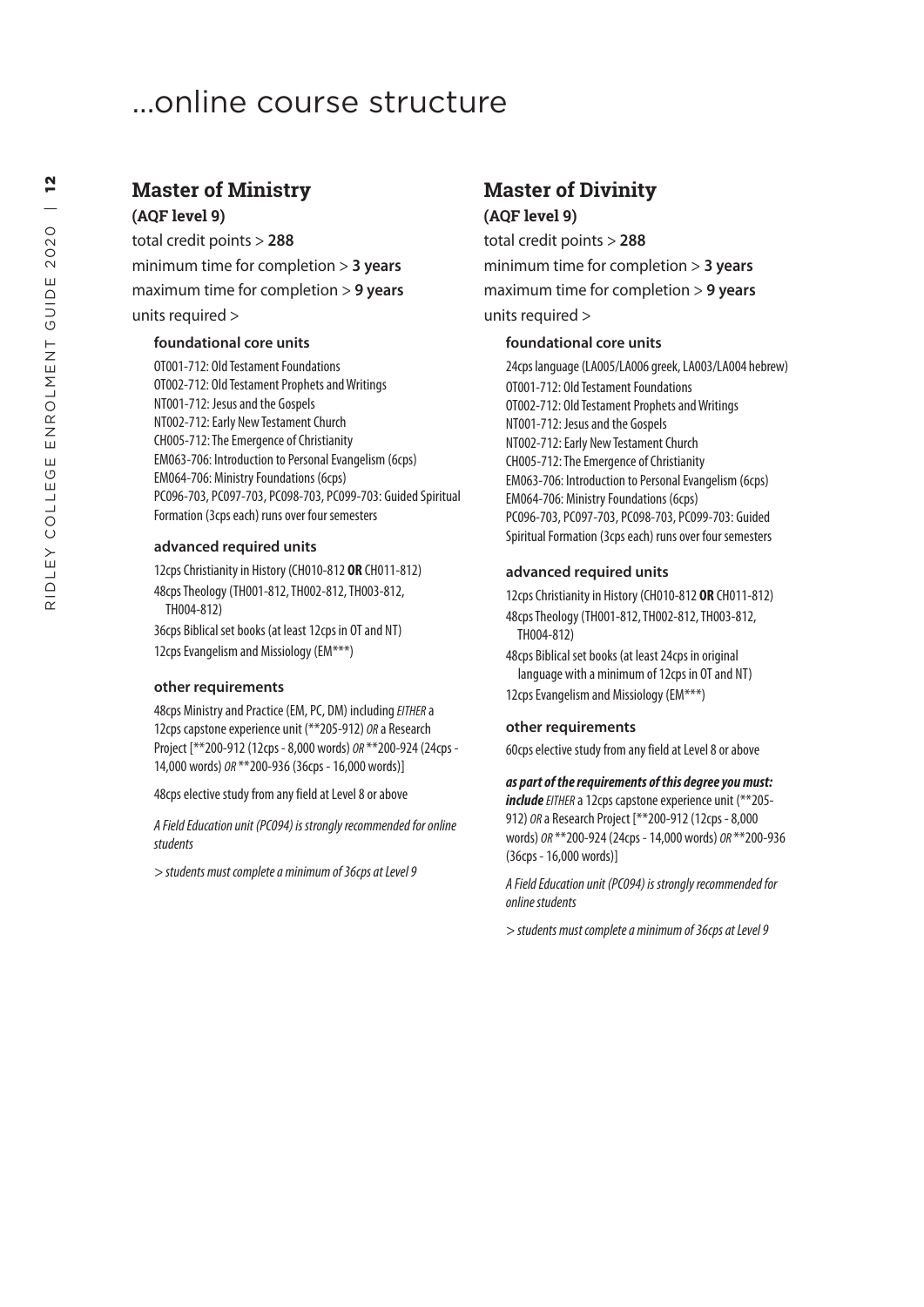Part-time students should try as far as possible to follow a similar order of units to the appropriate full-time structure, although we recognise that timetabling may sometimes affect your choices.

# part one > some general considerations

# **ON-CAMPUS UNIT OFFERINGS**

## *(multimode students should consult both the on-campus and online unit offerings sections)*

# **A > foundational units**

- Our foundational, first-year units in Old Testament [OT001-512/712 & OT002-512/712], New Testament [NT001-512/712 & NT002-512/712], The Emergence of Christianity [CH005-512/712], Introduction to Personal Evangelism/Ministry Foundations [EM063- 506/706 & EM064-506/706] and Greek [LA005 & LA006] and Hebrew [LA003 & LA004] will be offered every year.
- In semester one 2020 OT001-512/712 will be offered on Tuesday mornings and in the Wednesday evening slot, and in semester two, OT002-512/712 will be offered on Tuesday mornings and in the Wednesday evening slot.
- Daytime students starting with only one unit should choose either a New Testament or an Old Testament core unit.
- Diploma and Graduate Diploma students who are considering the possibility of articulating to a 3-year degree at some stage should enrol in CH005-512/712: The Emergence of Christianity rather than the Diploma/GDDiv-only overview unit TH005-512/712 Foundational Christian Beliefs.

# **B > advanced units in bible and christian thought and history**

- In NT we generally offer one unit on the Gospels and one unit on an Epistle or Other Writings every year. In semester one 2020 we will offer NT023-612/712/812 Revelation (greek text) and NT016-612/712/812 Fourth Gospel (english text) (Wednesday evening). In semester two NT010-612/712/812 and NT011-612/712/812 Paul & Corinthian Christianity (english & greek text) will be offered. In semester three (online) we will be offering NT022-612/712/812 Revelation (english text) and NT023-612/712/812 Revelation (greek text).
- In OT on-campus we are offering in semester one, OT016-612/712/812 & OT017-612-712-812 Wisdom Literature (english & hebrew text). In semester two OT024-612/712/812 and OT025-612/712/812 Jeremiah (english & hebrew). In semester three (online) we will also be offering OT016-612/712/812 Wisdom Literature (english text).
- In Church History the advanced level unit CH011-612/712/812 History of Evangelicalism will be offered in semester one. This year's in context unit (formerly known as a study tour) is the Great Awakening Tour CH202-512/612/712/812 (unit commences 24 Feb, *enrol by 15 Jan*, tour 21-29 June). Student cost: \$990 *(invoiced in early Feb)* + airfare + tour cost *(\$5,719.00 AUD ).* Eligible students can defer the tour cost to FEE-HELP. See the Ridley website for further details: *https://www.ridley.edu.au/subjects/study-tours/great-awakening-study-tour-2020/*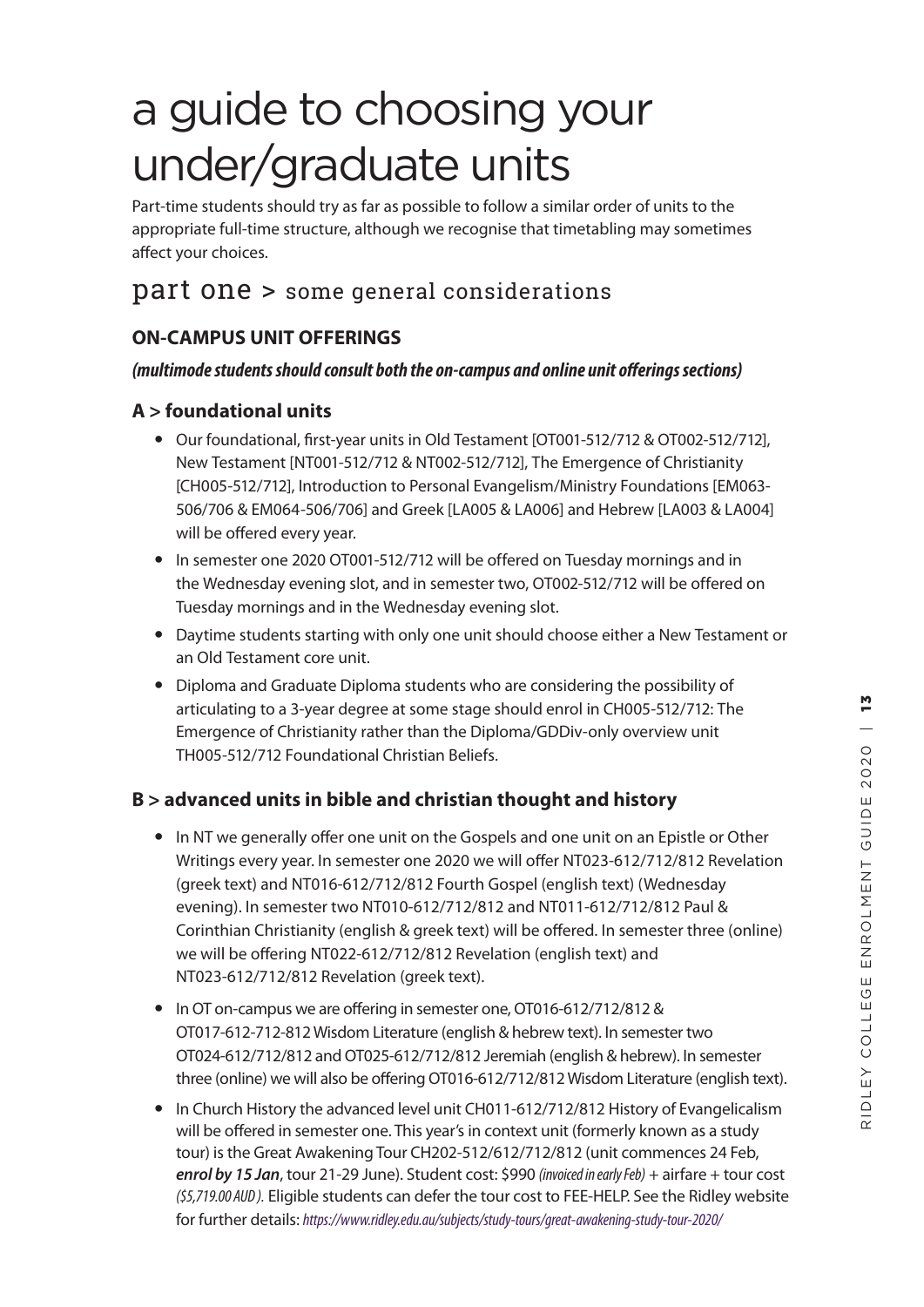- In TH we will offer all of the TH001 TH004 sequence over the year. You should complete CH005 before enrolling in any TH units. The theology units are best completed in sequential order.
- In PE in 2020 we will be offering PE001-512/712 Introduction to Christian Ethics in s*emester two* and PE007-612-712-812 Christian Apologetics in *semester three (online)* .

# **C > language units**

In 2020, only New Testament Greek A (LA005) will be run as a pre-semester intensive for three weeks in February. Preparation before the start of this unit is required so you should submit your Unit Enrolment form no later than 17 January so as to receive preparatory information without delay. Greek B (LA006) then run from mid-March through to the end of the year.

Biblical Hebrew A (LA003) and Biblical Hebrew B (LA004) will be offered as a mixed mode unit throughout 2020. On campus students wishing to enrol in Hebrew A and/ or B are advised to enrol in the online units, but have the opportunity to engage with other students on Tuesday afternoons here on campus.

If you wish to study the New Testament in Greek, LA005/LA006 should normally be completed in your first year of full-time equivalent study, so that advanced level NT exegesis in original language can be undertaken in subsequent years. MDiv students are required to complete 24cps of biblical exegesis in original language. Similarly, if you are wanting to study the Old Testament in Hebrew you should normally complete LA003/LA004 Biblical Hebrew A & B in your second year of full-time equivalent study so that advanced level OT exegesis units can be undertaken in the subsequent year.

Please note that New Testament Greek B, LA006, will be run on campus on Tuesdays in 2020.

# **D > ministry units (EM, PC, DM)**

• There are two compulsory ministry units (for students enrolled in three-year degrees) which are offered each year: EM063: Introduction to Personal Evangelism (6cps) and either EM064: Ministry Foundations (6cps) OR PC096/97: Guided Spiritual Formation A/B. Guided Spiritual Formation A/B is completed as part of our campus Formation Program (see page 15).

Ridley also requires the completion of one further unit in the field of Evangelism and Missiology (EM\*\*\*). Ridley requires all three year under/graduate-level students to complete these units.

 Field Education is offered each year on campus and alternates between PC092- 612/712/812 Congregational Field Education and PC093-612/712/812 Pastoral Care Field Education. In 2020, PC093 Pastoral Care Field Education will be available. It is also possible to undertake PC094-612/712/812 Practical Ministry Field Education which is available online.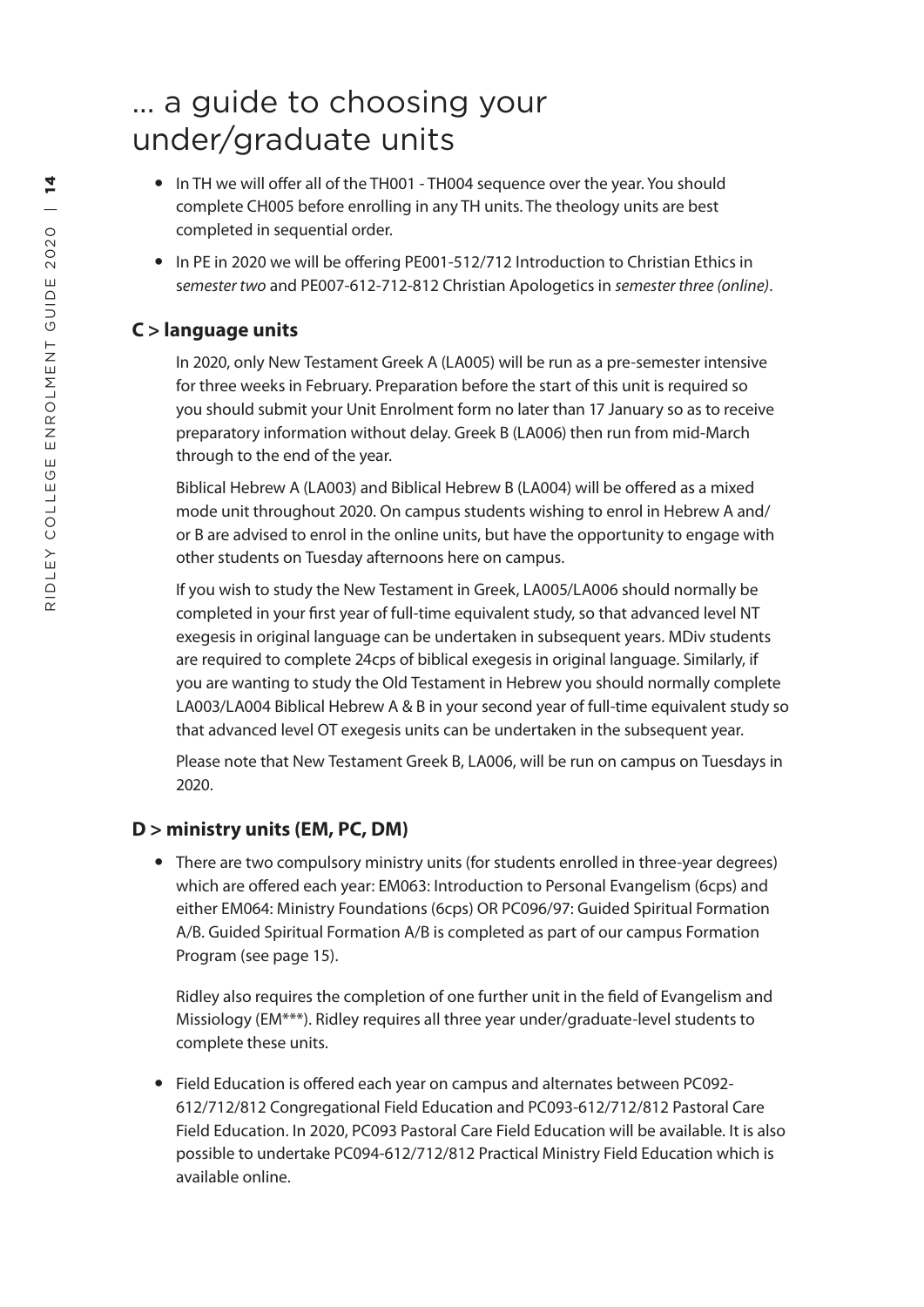Ministry electives are offered in a variety of modes. In 2020 Ridley will be offering: *semester one:*

| on-campus<br>DM011-612/712<br>PC003-612/712/812<br>PC004-512/712<br>PC096-503/703<br>PC117-703/803 | Youth in the Churches (extensive) (enrol by 17 Jan)<br>Pastoral Skills and Methods<br>Christian Worship<br>Guided Spiritual Formation A (3cps) (see section E below)<br>Advanced Preaching Workshop C (3cps) |
|----------------------------------------------------------------------------------------------------|--------------------------------------------------------------------------------------------------------------------------------------------------------------------------------------------------------------|
| semester two                                                                                       |                                                                                                                                                                                                              |
| on-campus:                                                                                         |                                                                                                                                                                                                              |
| EM001-512/712                                                                                      | <b>Mission Perspectives</b>                                                                                                                                                                                  |
| EM204-912                                                                                          | Sin and Evil Intensive (enrol by 26 June)<br>can also be taken as a Capstone Experience                                                                                                                      |
| PC035-612/712/812                                                                                  | Leadership & Management (Wednesday evening)                                                                                                                                                                  |
| PC047-612/712/812                                                                                  | Preaching I                                                                                                                                                                                                  |
| PC049-612/712/812                                                                                  | Chaplaincy Skills (intensive) (enrol by 26 June)                                                                                                                                                             |
| PC097-503/703                                                                                      | Guided Spiritual Formation B (3cps) (see section E below)                                                                                                                                                    |
| PC118-703/803                                                                                      | Advanced Preaching Workshop D (3cps)                                                                                                                                                                         |
| semester three                                                                                     |                                                                                                                                                                                                              |
| online:                                                                                            |                                                                                                                                                                                                              |

## **E > campus formation program**

On-campus students have great opportunities to engage in the Ridley campus community. Since character is 'caught not taught' it is through the values and culture of the community that people see and experience what it means to be a mature follower of Jesus. We believe that chapel services, community meals, conversations over coffee in the college lounge, prayer before classes, and mentoring are not optional extras they are as vital to developing Christian leaders as lectures and assessments.

During your first, foundational year (or part-time equivalent) on-campus students take part in two Guided Spiritual Formation units (PC096, PC097). These units combine personal reflection with group discussion and give you an opportunity to focus on your own spiritual life, forming good habits of reflection for a life of ministry. This is part of the Ridley pathway for any on-campus students who are doing a two year or longer award.

*https://www.ridley.edu.au/formation/*

### **F > mediterranean program** *next running in 2021*

PC035-612/712/812 Leadership & Management

Ridley's Mediterranean program offers a unique opportunity to engage in experiential learning, build global awareness and live in an exotic location on the Mediterranean at our campus in Antalya, Turkey.

Here you can study the Book of Revelation amidst the ruins of the Seven Churches to whom it was written, investigate Islam as the call to prayer rings out right next door, follow in the footsteps of Jesus through Israel and gain new insights about the world of the bible as you visit ancient sites. Students live in a community in five modern villas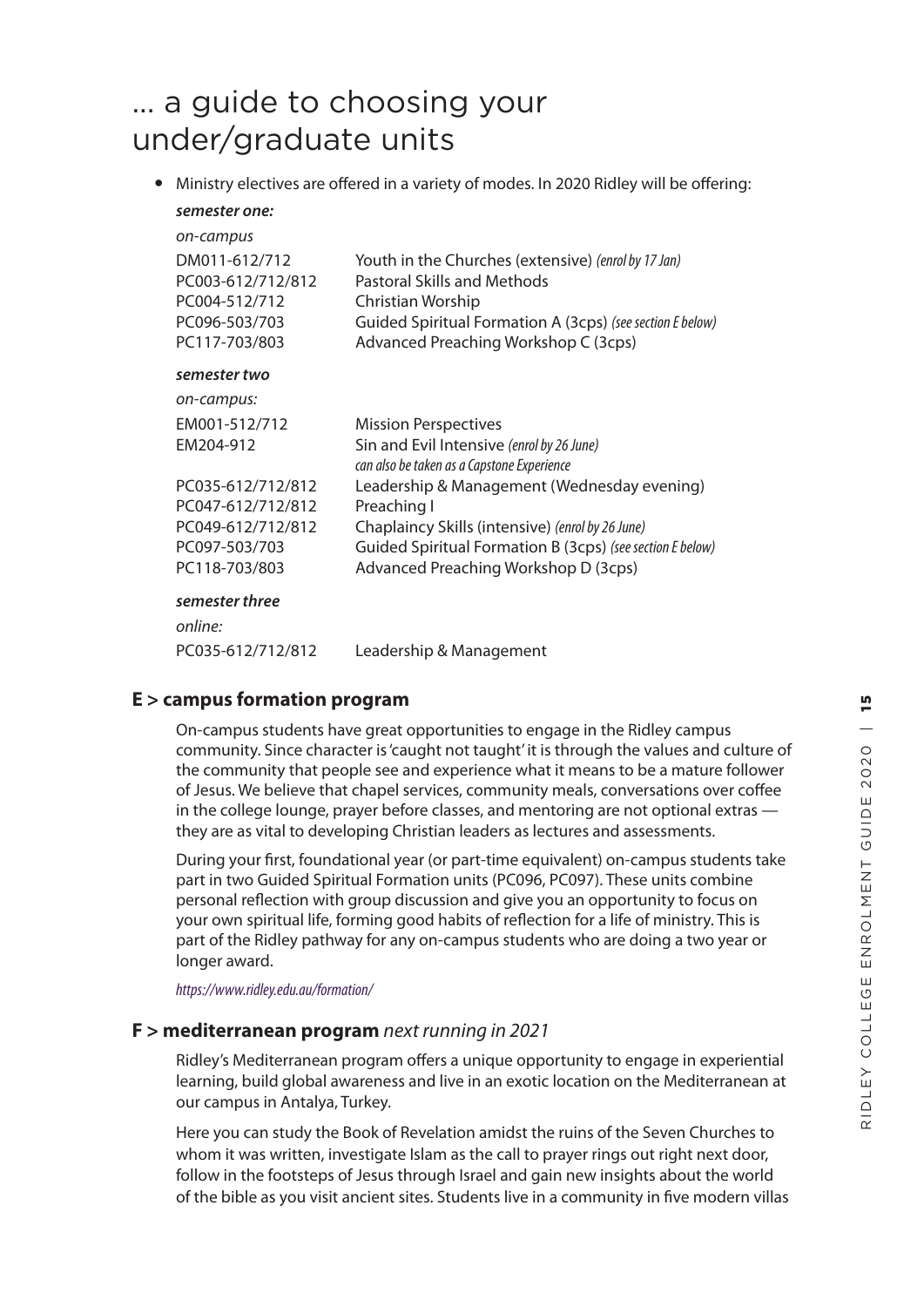just metres from the port where Paul left the mainland on his first missionary journey (Acts 19:24).

Units may be taken for credit towards your ACT degree and include.

| BB202 | Bible in Context (Greece and Turkey) |
|-------|--------------------------------------|
| NT022 | Revelation (english text) OR         |
| NT023 | Revelation (greek text)              |

# **G > undergraduate research projects**

Bachelor-level students may wish to conclude their studies with a research project. This is usually best done in the final semester of study. It is a requirement that you have completed 24cps of advanced level units in the field of study in which you wish to conduct your research. If you are considering a research project you should speak in the first instance to a faculty member with competencies in the selected field of study. Research project proposal guidelines and forms, which detail the 2020 due dates, are available from the Registrar's Office, and your completed form should be returned to the Registrar's Office. Those interested in undertaking an Honours year upon completion of their Bachelor degree are invited to discuss this with the Assistant Registrar (postgraduate studies).

# **H > capstone experience units and graduate research projects**

In 2015 the Australian College of Theology introduced the requirement that students completing a Master of Divinity or Ministry must complete a capstone unit.

The purpose of a capstone experience is to help a student reflect on their learning and development over their entire degree, integrating the various disciplines, noting how they have developed as a person, and forming a bridge from college study to the professional world.

A capstone unit is an existing unit but has different assessment. Students must complete the key learning activities for the unit, such as reading, attendance and online participation, but are not required to complete the normal essays, assignments or exams for that unit. Instead they complete 6,000-7,000 words of assessment for a 12 credit point unit. This assessment is set by the faculty.

The following Ridley units may be taken as a capstone unit:

- Sin and Evil Intensive Conference (BB, EM, TH)
- Reformation Church History
- Foundations of Pastoral Care
- Field Education units
- Introduction to Christian Ethics
- Christian Apologetics
- Church, Ministry & Sacraments

*Please note: If none of the above units are suitable for students completing their final year in 2020 they should contact the Registrar's Office as soon as possible to discuss an alternative unit.*

In order to take a unit as a capstone, students should indicate this on their unit enrolment form with 'Capstone' in brackets after the unit title.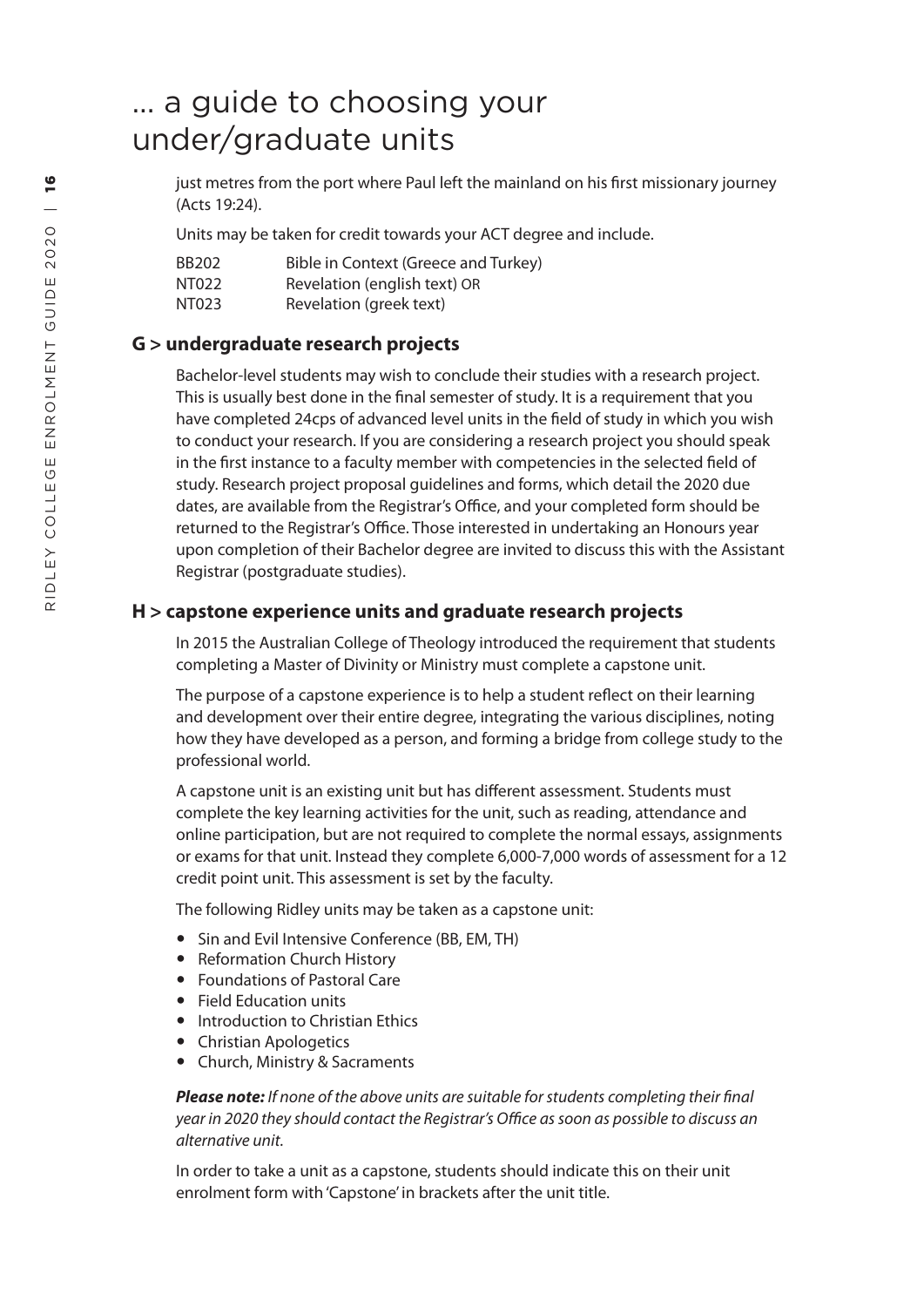## **H > graduate research projects**

Students may elect to undertake a (\*\*200-912 12cps - 8,000 words OR \*\*200-924 24cps - 14,000 words OR \*\*200-936 36cps - 16,000 words) research project in place of a Capstone Experience unit. Students wishing to enrol in a research project should ensure that they have a GPA of 2.8 or more, have completed a minimum of 24cps of advanced level units in the field of study in which they wish to conduct their research, and have completed 192cps of study.

Students interested in undertaking a research project should follow the steps below to have their project approved.

- 1. Student should discuss their proposed research topic with a faculty member with expertise in the selected field of study to ascertain the viability of the student's topic, or to consider possible questions that would address the student's interest.
- 2. Request a project proposal form and project guidelines from the Registrar's Office.
- 3. Submit a completed project proposal to the Registrar's Office, which provides:
	- Topic or research question
	- Project statement (max 100 words)
	- Draft project structure
	- Proposed bibliography
	- Proposed faculty advisor
	- Proposed submission date of the project
- 4. Once approved by the Registrar's Office, the proposal will be sent to the next appropriate faculty/Board of Studies meeting for consideration.
- 5. The faculty will appoint a faculty advisor, approve the proposal or indicate what changes are required. If changes are required, the faculty advisor will communicate these to the student. When these are met the faculty advisor may approve the proposal.
- 6. Once approved, the faculty advisor will forward the proposal to the Registrar for ACT moderator approval. Once moderator approval is received the Registrar will inform the faculty advisor and student providing any comments offered by the moderator.

#### *Please note: the ACT requires that the project represents the student's own work and supervision is to be minimal providing only broad direction.*

Students, including MMin students, are not to undertake projects that require research involving human subjects, including interviews. This is due to the limited word count, the complexities of research methods, and ethics requirements. A case study is an acceptable alternative.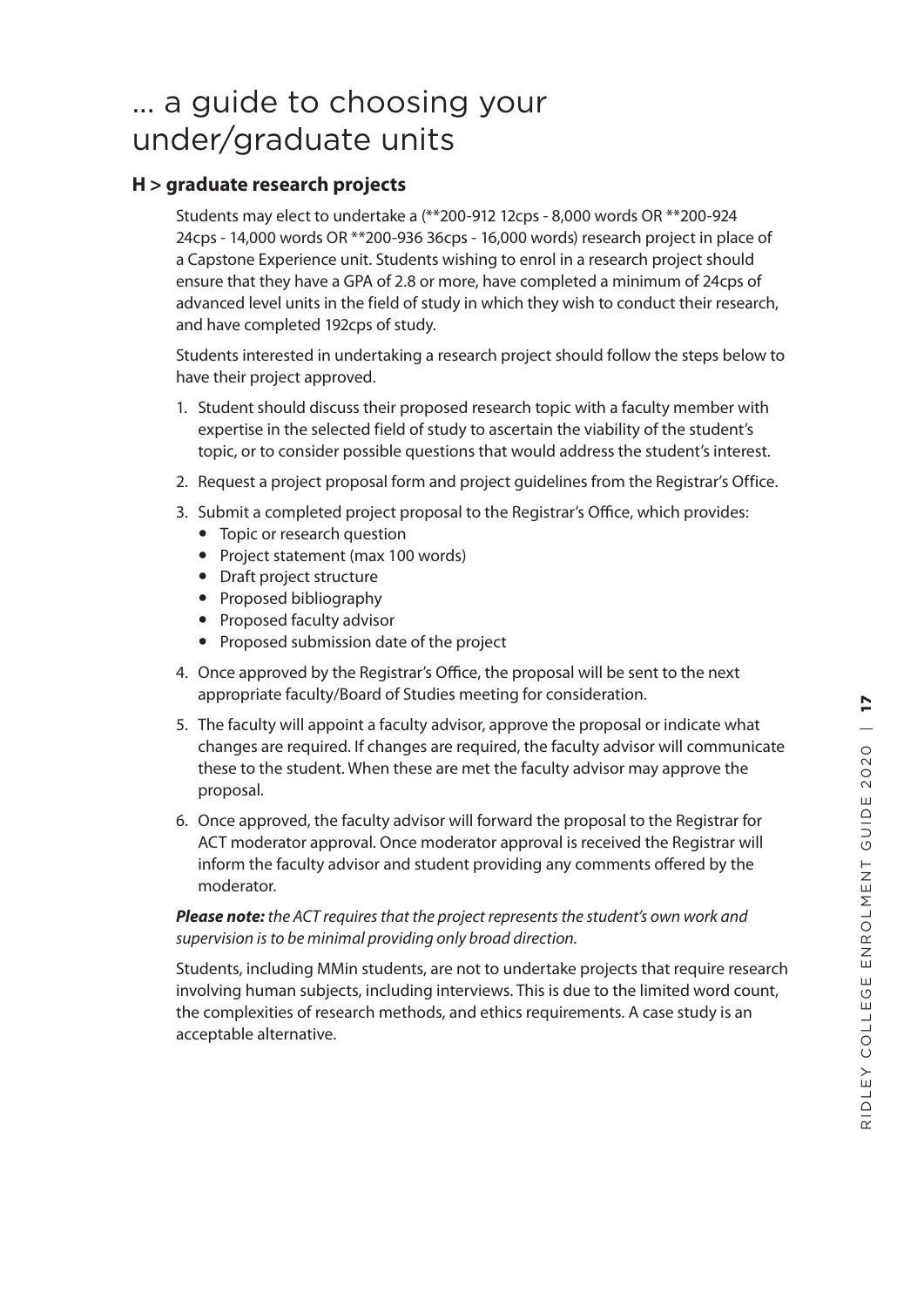# **ONLINE UNIT OFFERINGS**

### *(multimode students should consult both the on-campus and online unit offerings sections)*

This section explains the usual pattern of online unit offerings around which you can base your planning. Please keep in mind that this may be subject to change in individual semesters, and that all offerings are subject to sufficient student numbers.

# **A > foundational units**

Our foundational core units in Old Testament (OT001-512/712 and OT002-512/712) (both semesters), New Testament (NT001-512/712 and NT002-512/712) (both semesters), The Emergence of Christianity (CH005-512/712) (semester one & semester three), Introduction to Personal Evangelism/Ministry Foundations (EM064-506/706 and EM063-506/706) (semester two 2020) and Greek (LA005/LA006) and Hebrew (LA003/LA004) are offered online every year at both undergraduate and graduate levels. Students should note that online Hebrew is taught over 14 weeks rather than the standard 12 lecture weeks. Part-time students starting with only one unit should choose either a New Testament or an Old Testament core unit. NT001-512/712 and OT001-512/712 will be offered in semester three 2020.

For the first time this year we will be offering CH016-606/706/806 Anglican Identity online in semster two as well as on campus.

# **B > advanced units**

- We will generally offer at least two advanced biblical exegesis units online each year, in both the Greek and English text versions.
- In 2020 semester one we are offering NT024-612/712/812 Other Writings (Eph/Phil) (english text), NT025-612/712/812 Other Writings (Eph/Phil) (greek text), and OT016-612/712/812 Wisdom Literature (english text), OT017-612/712/812 Wisdom Literature (hebrew text).
- In semester two NT016-612/712/812 The Fourth Gospel (english text), NT017-612/712/812 The Fourth Gospel (greek text) and OT026-612/712/812 Genesis (english text).
- In semester three we will be offering NT022-612/712/812 Revelation (english text), NT023-612/712/812 Revelation (greek text) and OT016-612/712/812 Wisdom Literature (english text).
- In Church History the advanced level unit CH010-612/712/812 Reformation Church History will be offered in semester two.
- We will offer four units of Theology online every year [TH001, TH002, TH002, TH003, TH004]; you should complete CH005 The Emergence of Christianity before attempting any theology units. The theology units are best completed in sequential order. We will also offer TH005-512/712 Foundational Christian Beliefs in semester one.
- In Philosphy/Ethics 2020, PE007-612/712 Christian Apologetics will be offered in semester three.
- In Biblical Studies 2020, BB007-612/712 Biblical Theology of Mission will be offered in semester three.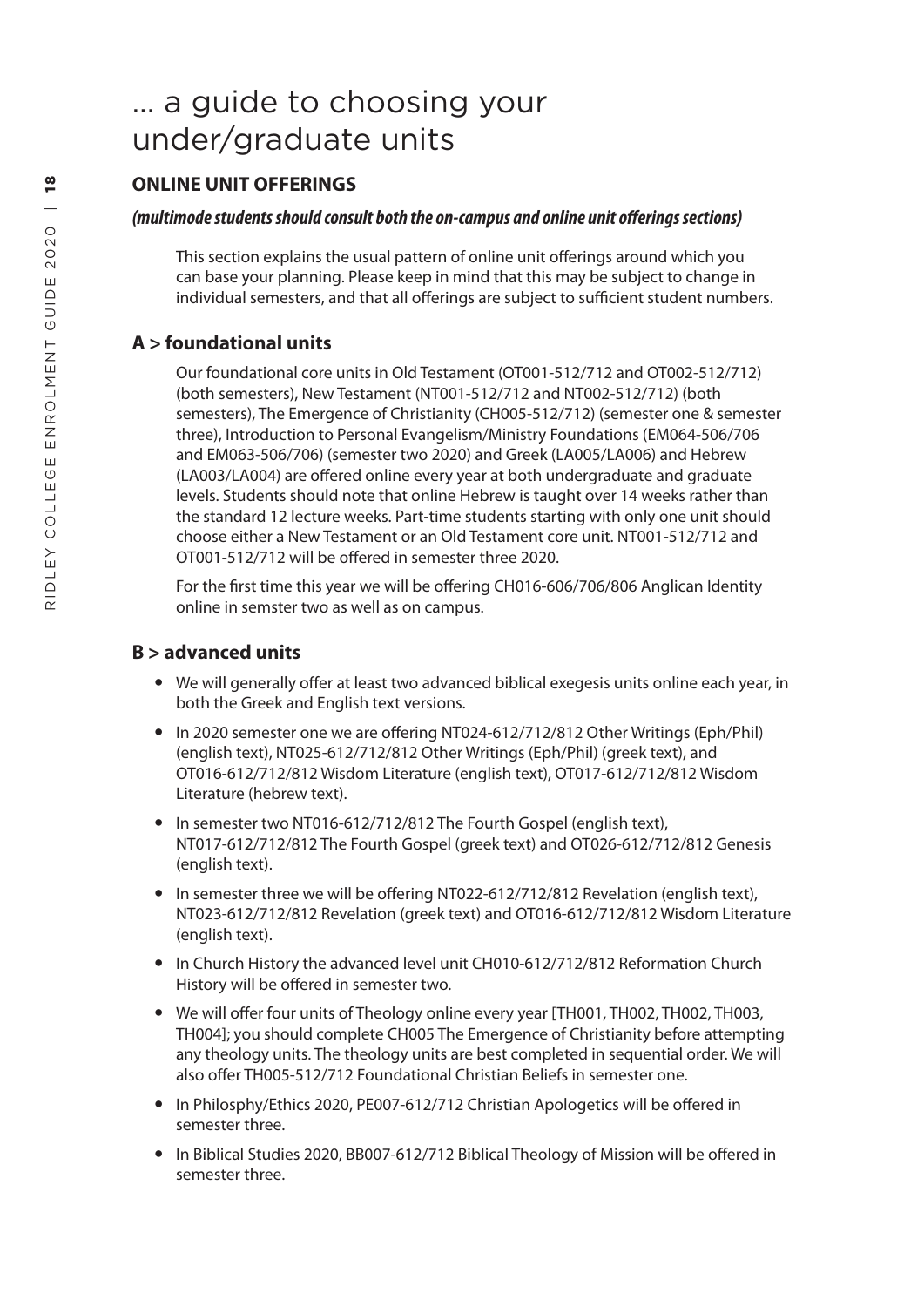# **C > language units**

Both New Testament Greek A LA005 and Biblical Hebrew A LA003 will be offered online in semester one 2020 followed by New Testament Greek B LA006 and Biblical Hebrew B LA004 in semester two.

# **D > ministry units (EM, PC, DM)**

- Guided Spiritual Formation [PC096, PC097, PC098, PC099 (3cps each)] is compulsory for online students enrolled in three-year degrees and should be enrolled in after other foundational core units have been completed (ie, after one year full-time equivalent study). This unit is taken over four consecutive semesters. It is a 12-credit-point unit in total; each semester's workload is equivalent to 3 credit points. Guided Spiritual Formation A and C are available each first semester, and Guided Spiritual formation B and D are available each second semester. You should thus plan a two-year window in which to tackle the four elements. Each part should be taken consecutively: A, B, C, D.
- Introduction to Personal Evangelism [EM063-506/706] and Ministry Foundations [EM064-506/706] are Ridley-required units (for three-year degree students) and are offered online each year and should be completed as part of your core foundational studies. In 2020 these units will be offered in semester two.
- A Field Education unit [currently PC094-612/712/812] is highly recommended for all online students and will be available every year. This is usually taken after completion of the core units. Further Field Education units will become available in future years.
- Ministry electives will normally be offered online each year. In 2020 we are offering:

| DM031-712/812<br>EM008-612/712<br>PC047-612/712/812 | Skills for Children's and Family Ministry<br>Cross-cultural Communication<br>Preaching I |
|-----------------------------------------------------|------------------------------------------------------------------------------------------|
| semester two                                        |                                                                                          |
| EM010-612/712                                       | Aid and Development                                                                      |
| EM021-612/712/812                                   | Living Faiths                                                                            |
| EM030-612/712/812                                   | Gospel, Church and Australian Culture                                                    |
| semester three                                      |                                                                                          |
| PC035-612/712/812                                   | Principles of Leadership and Management                                                  |

Online students may also be interested in attending one or more of our extensive or in-context units being held on-campus:

|                   | CH202-512/612/712/812 Church History in Context (Great Awakening Study Tour)<br>enrol by 15 Jan<br>tour 21-29 Jun |
|-------------------|-------------------------------------------------------------------------------------------------------------------|
|                   | further details: https://www.ridley.edu.au/subjects/study-tours/great-awakening-study-tour-2020/                  |
| DM011-611/712/812 | Youth in the Churches enrol by 17 Jan<br>10-13 Feb, 6-7 Apr                                                       |
| PC049-612/712/812 | Chaplaincy Skills enrol by 26 June<br>21-25 Sep                                                                   |
| BB204/EM204/TH204 | Sin and Evil Intensive (can also be taken as a capstone<br>experience) enrol by 26 June<br>24-28 Aug              |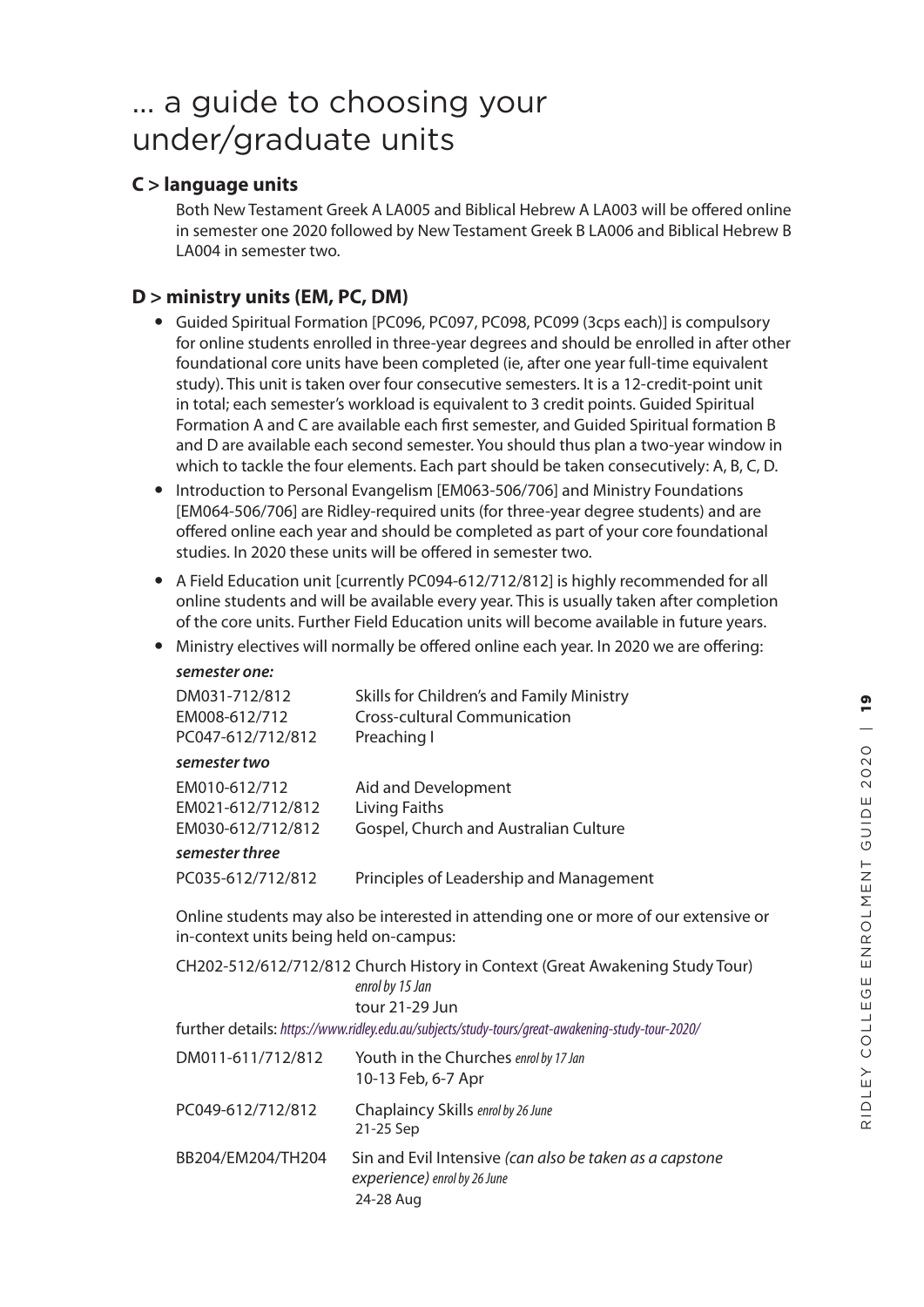**E > mediterranean program** *next running in 2021 see page 15*

## **F > capstone experience units and research projects**

Online students are required to complete either a Capstone Experience or a Research Project as described in the on-campus unit offerings section on pages 16. This requirement only applies to students completing a three year graduate degree.

# **ORDINATION CANDIDATES**

#### **Anglican Diocese of Melbourne**

- In order to meet the requirements of the Anglican Diocese of Melbourne, undergraduate candidates must complete a four-year program leading to a BTh/ BMin double degree. Graduate-level candidates must complete the MDiv or MMin plus a Graduate Diploma of Divinity. You will need to ensure that you fulfill the unique requirements of both awards
- Ordination candidates need to complete the Diocesan and College requirements for ordination in addition to the requirements for their degree, which is why a 4-year program is normally required. Ordination candidates are required to consult with the Dean of the Anglican Institute Richard Trist regularly throughout their course to ensure they are completing all aspects of their training and formation. Those considering ordination are also advised to discuss their plans either with Richard Trist or Anthea McCall.
- Ordination candidates are required to complete two supervised field placements, one of which will gain credit for Supervised Field Education [PC092 or PC093], and other units and activities of the Anglican Institute. These include the Anglican Institute Plenary, Anglican Identity, Preparation for Anglican Ministry, Advanced Preaching Workshops, and Educating, Forming and Training Others for Ministry. Participation in the regular Monday program of the Anglican Institute is compulsory for at least two years.
- An annual training fee applies in order to cover some of the costs incurred in the ordination candidates' training program. See page 30 for details.
- Students engaged in the Year of Discernment may apply for Associate Membership of the Anglican Institute. Associate members enjoy all the benefits of the Anglican Institute but are not eligible to attend the ordination candidates and families weekend in July. A fee applies in order to cover some of the costs incurred, see page 30 for details.

#### **Other Dioceses**

- Ordination candidates of all Dioceses are required to attend campus on Mondays for at least two years of their training.
- Ordination candidates from other Dioceses will need to confer with their Bishop concerning which degree/s and units are necessary for ordination.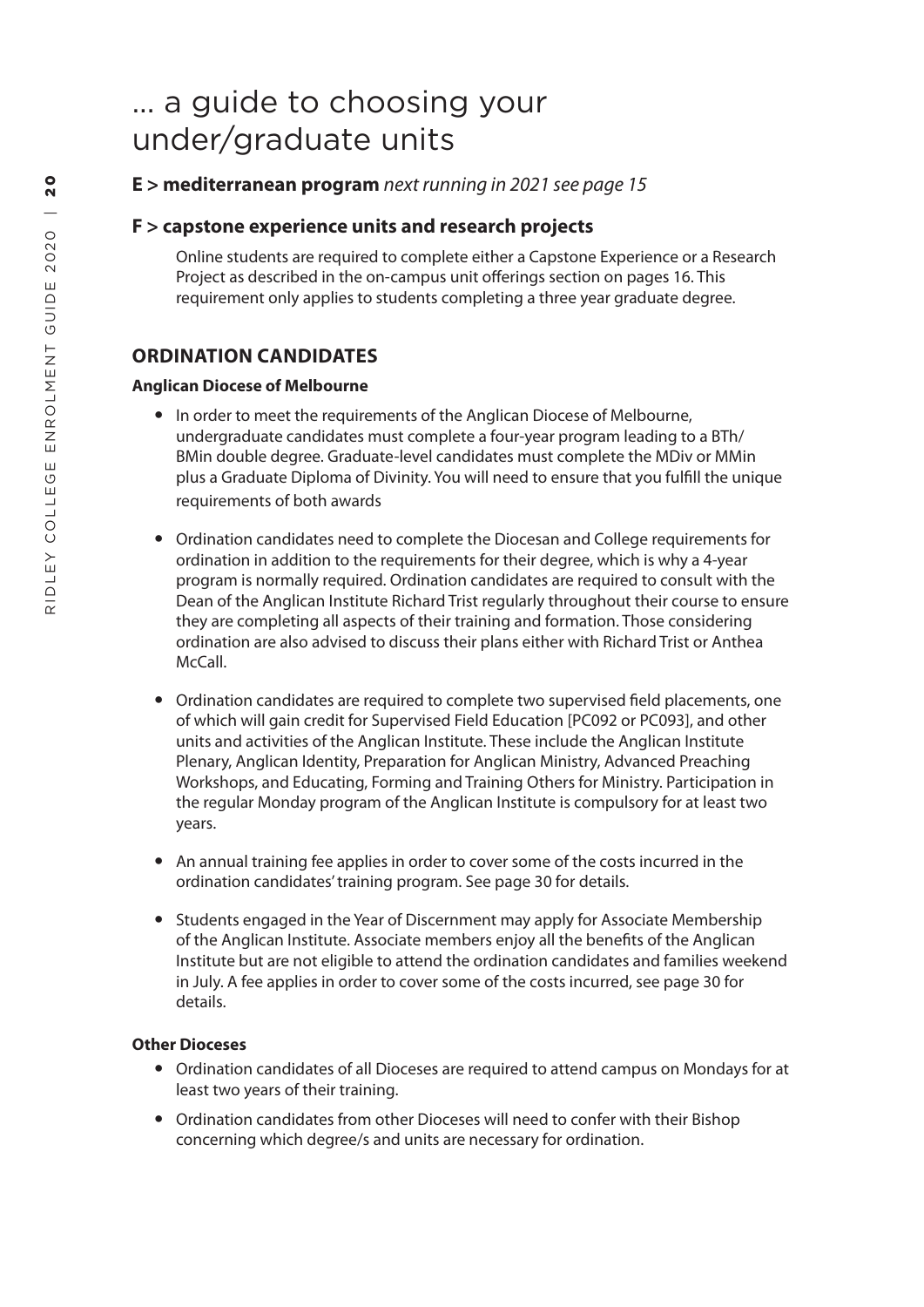# part two > the enrolment process for under/graduate students

## **STEP ONE:**

### **Complete an enrolment form**

As well as the information in this guide, a planning sheet for each degree is available through the Registrar's virtual office in Ridley Online for your planning purposes to ensure that all degree requirements are met. Please endeavour to complete the planning sheet for your degree, then use that as a guide to help you select your units. You are welcome to complete the enrolment form just for the upcoming semester, or for the full-year if you prefer.

### **STEP TWO:**

### **Seek assistance if required!**

If you have tried to select your units but would like further assistance, please contact the Academic Counsellor in the first instance. The Academic Counsellor can be contacted Monday, Tuesday and Thursday 10am–5pm, Wednesday 10am–6pm and Friday 10am–1pm p: 03 9207 4800 opt 3 or e: *studentsupport@ridley.edu.au*

If required we will organise a faculty interview for you. Please bring your planning sheet and your draft enrolment form to this interview.

#### **STEP THREE:**

#### **Return your enrolment form to the Registrar's Office**

greek language intensive: **17 January 2020**  extensives/intensives (S1): **17 January 2020**  semester one: **31 January 2020** semester two: **26 June 2020** semester three: **30 October 2020**

Enrolment forms are due no later than the above mentioned dates for both on-campus and online students; however **students enrolling in campus language units should return their enrolment forms as early as possible and no later than 17 January so that they receive the relevant preparatory information.**

The Registrar's Office will check to ensure you are not enrolling in too many units and that you are eligible for the units you have chosen. You will be contacted by our office if there are any issues with your unit selection; if the units you have selected are appropriate, your enrolment will be processed and you will receive your hard copy enrolment pack via post in the week prior to the start of each semester. This pack will include your invoice, applicable Variation of Enrolment policy and your 2020 student card. You will also receive an email which will include information regarding access to Moodle and other matters related to your involvement in the Ridley community.

## **ACT confirmation of enrolment**

During the first week of each unit every student will receive their offical *Confirmation of Enrolment in ACT Units* form listing all the units they have enrolled in for that census date. This form needs to be carefully checked, signed and returned by the appropriate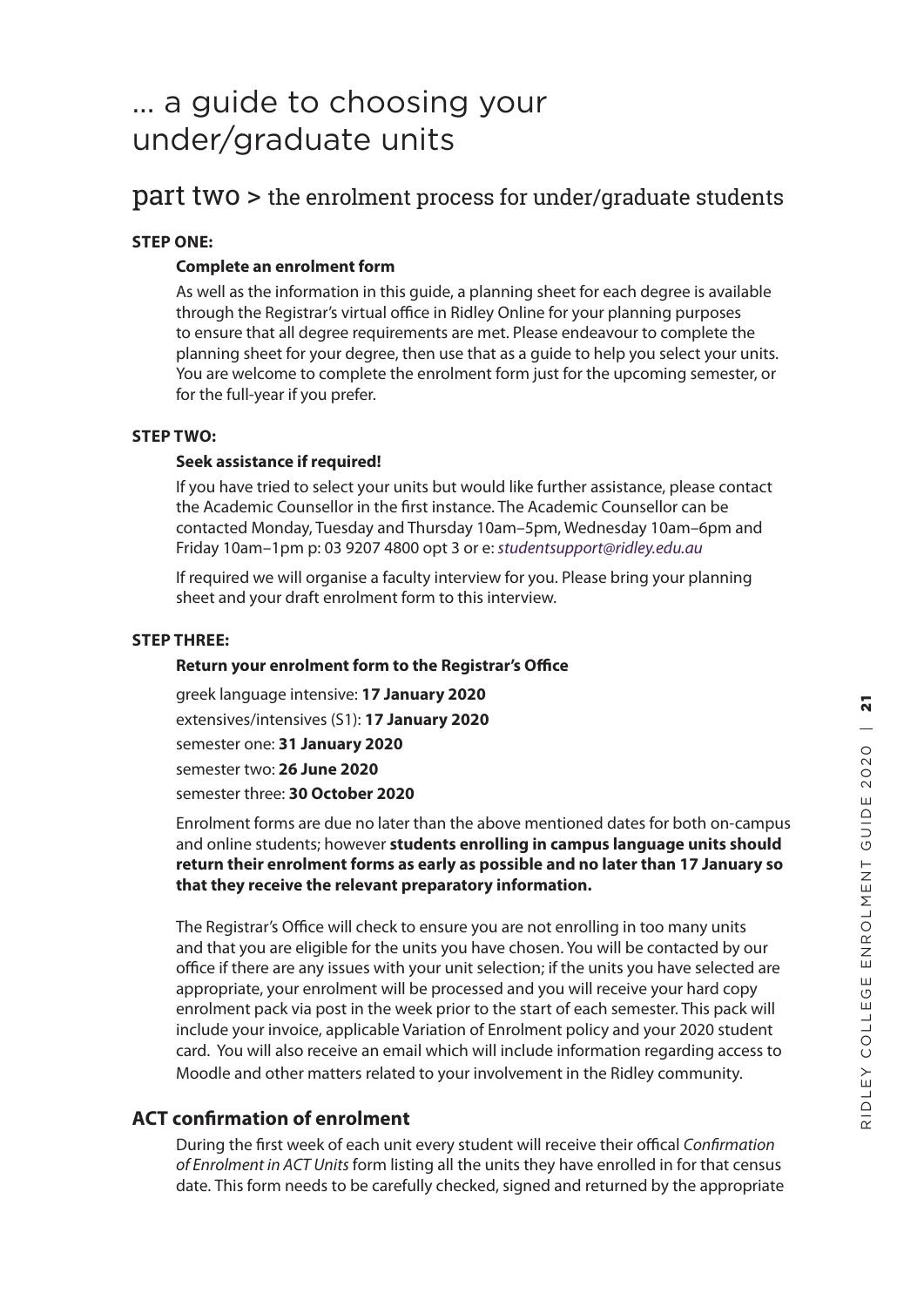date s listed below as this is the basis upon which FEE-HELP is assigned , and finalises the reporting Ridley needs to complete for the ACT and the government. Please note that units with special census dates will be confirmed separately.

semester one Confirmation of Enrolment forms to be returned by . . **6 March** semester two Confirmation of Enrolment forms to be returned by . . **7 August** semester three Confirmation of Enrolment forms to be returned by **4 December**

### **Late enrolments and unit variations**

Late enrolments are only accepted up until the end of the first week of each semester . Please note that new cross-institutional students making late applications to study at Ridley will only be considered at the discretion of the Registrar's Office.

Any variations to your initial enrolment are made by completing a V*ariation of Enrolment form* and should be submitted it to the Registrar's Office as soon as possible. This form can be accessed via the Registrar's virtual office. Please note that there are time constraints upon when these changes can be made, and penalties may apply for late changes. *See the relevant 2020 Variation of Enrolment policy for details*.

Some intensive, extensive and full-year units have special administration and census dates which are denoted on the 2020 timetable with \*. These units will be invoiced and confirmed separately and have specific Variation of Enrolment policies which are provided to you with your invoice for that unit.

### **Genuine students**

All students enrolled in a unit/s through Ridley need to demonstrate that they are genuine in their intent to complete the requirements of their enrolled unit/s. Ridley defines a genuine student as one who:

- demonstrates sufficient capacity to fulfil the requirements of their enrolled units
- meets the minimum class attendance requirements and/or meets the minimum online participation requirements
- maintains a minimum pass rate (please note that this may also affect a student's eligibility for continued FEE-HELP payments)
- completes the required enrolment processes as prescribed by the Registrar's Office, and
- responds promptly to official colllege correspondence.

# part three > the final checklist

- $\Box$  Are you enrolling in 48 credit points or less each semester?
- $\Box$  Do you have the time and money to study the number of units you have chosen? You should ensure that you allow adequate time each week for class preparation, reading, completing assignments and exam preparation. Generally a minimum of 3 additional hours per unit for on-campus students, while Ridley Online students need to allow 10- 12 hours of study each week per unit.
- $\Box$  Have you checked the ACT Handbook to see if you have met the pre-requisites for each unit?
- $\Box$  Have you completed a planning sheet for the rest of your course, and as much as possible checked that the units that you are planning to undertake will be offered in those years?
- $\Box$  Have you checked that your selection of units will meet all the requirements of your course?

*If there are any matters which are left unanswered from this guide, please notify the Registrar's Office so that we can update our information in subsequent editions!*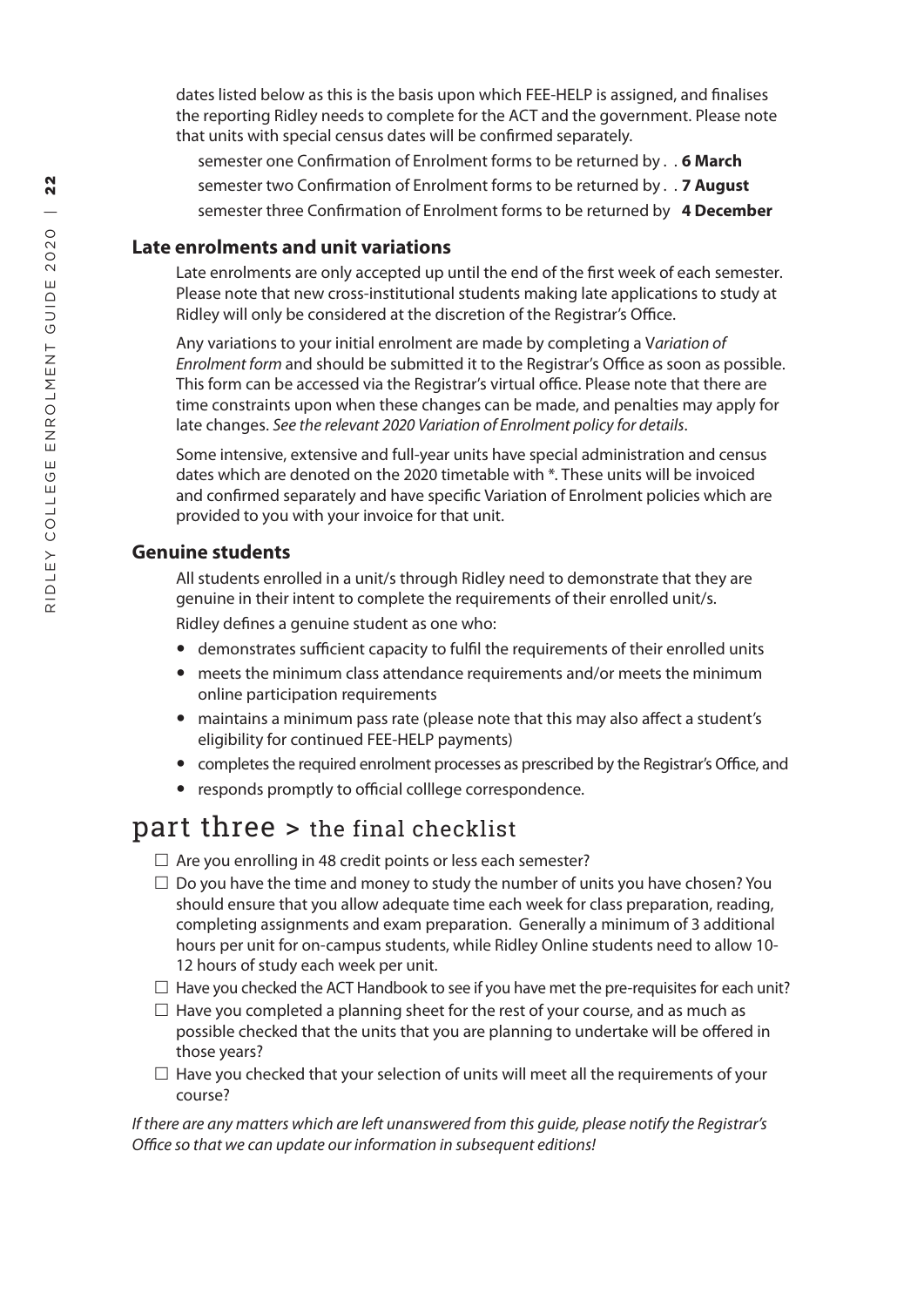# changes to postgraduate coursework structure

The Australian College of Theology has recently advised of changes to the Postgraduate coursework program which will impact all enrolled Postgraduate students from 2020. These changes include a new Postgraduate course, a different credit points structure, and a more defined learning progression throughout the course of your Postgraduate studies.

In 2020 the ACT is introducing the Master of Theological Studies (MTS) in place of the outgoing Master of Arts courses - the intent and structure of this course will continue along similar lines to the current MA courses, that is, it will be offered as a professional development degree for those in vocational ministry, generally with at least five years' experience in ministry and seeking to maintain their lifelong learning. Students enrolling in the MTS will receive advanced standing for up to 8 foundational and intermediate units based on their under/graduate studies, and will then be able to commence their MTS studies with further intermediate units and progress to the advanced units. A full description of this course structure is below.

The Master of Arts (Ministry/Theology) courses will be retired on 31/12/2019 and no new enrolments will be permitted in these courses. However, students currently enrolled in these courses who would like to complete their degrees under the old regulations are able to do so providing they maintain continuous enrolment in 2020 and 2021 and meet all the requirements of the degree by the end of 2021. Continuous enrolment is defined as enrolment in a minimum of one unit per semester throughout 2020 and 2021. No unit enrolments will be permitted in the retiring courses beyond 2021, so any students who have not met the requirements of their course by this time will be transferred to the appropriate replacement course.

The Graduate Certificate (Ministry/Theology) and Graduate Diploma (Ministry/Theology) will also be retired on 31/12/2019, although students who maintain continuous enrolment in 2020 will be able to complete these early exit awards under the outgoing regulations. Any students who do not maintain continuous enrolment or who have not met the requirements of these awards by the end of 2020 will be automatically transferred to the Graduate Certificate of Divinity or the Graduate Diploma of Divinity, which will be replacing these awards.

Transition arrangements will ensure students complete the equivalent volume of learning as would have been completed in the outgoing courses, and concession arrangements will be made at the discretion of the ACT Registrar to ensure students are not disadvantaged by these course changes.

Please be in contact with the Registrar's Office if you have questions about these changes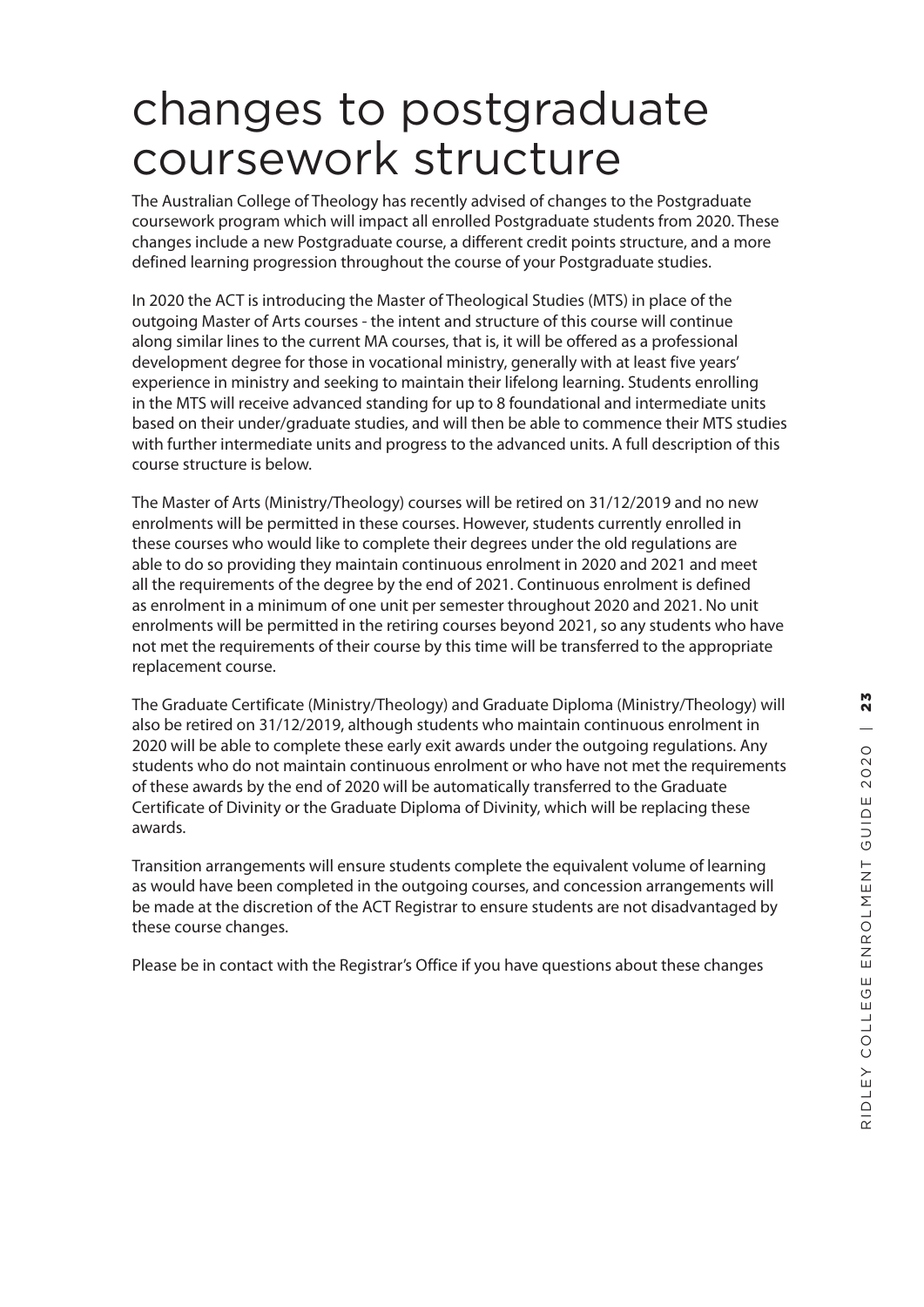# postgraduate coursework structure

# **Graduate Certificate of Divinity (AQF level 8)**

*Please note that standard units are now 12 credit points.*

*This course replaces the Graduate Certificate of Ministry and the Graduate Certificate of Theology as an opportunity to pursue further advanced study.*

total credit points > **48**

minimum time for completion > **1 semester** maximum time for completion > **2 years** units required >

**48 credit points all at level 8 or 9**

# **Master of Theological Studies (AQF level 9)**

*Please note that standard units are now 12 credit points.*

# **Graduate Diploma of Divinity (AQF level 8)**

*Please note that standard units are now 12 credit points.*

*This course replaces the Graduate Diploma of Ministry and the Graduate Diploma of Theology as an opportunity to pursue further advanced study.*

total credit points > **96** minimum time for completion > **1 year** maximum time for completion > **4 years** units required >

**96 credit points all at level 8 or 9**

*Graduates of a three-year undergraduate or graduate theological qualification are eligible to receive advanced standing for up to 96 credit points based on units completed in their previous degree, with the remainder of the MTS to be completed at intermediate (level 8) and advanced (level 9). Care must be taken in choosing your level 8 units to ensure you are not repeating units undertaken in your previous degree.*

total credit points > **192**

minimum time for completion > **2 years**

maximum time for completion > **8 years**

units required >

#### **all units must be taken at levels 7, 8, 9**

*A maximum of 60 credit points (5 units) at foundational level 7; Remaining 132 credit points (11 units) at intermediate level 8 and advanced level 9; A minimum of 36 credit points (3 units) must be completed at level 9, and must include* 

*A capstone unit OR* 

*A minor project (12 credit points) OR*

*A major project (either 24 credit points or 36 credit points)*

*Students who are considering moving on to a research degree are advised to complete AS001-812 Research Methods and a major project as part of their MTS, as this constitutes a Research Training Pathway which is a key eligibility requirement for entry to the ACT Master of Theology, Doctor of Philosophy, Doctor of Theology and Doctor of Ministry programs. Research Methods is an independent online study unit which may be undertaken during any semester, including Ridley's semester three.*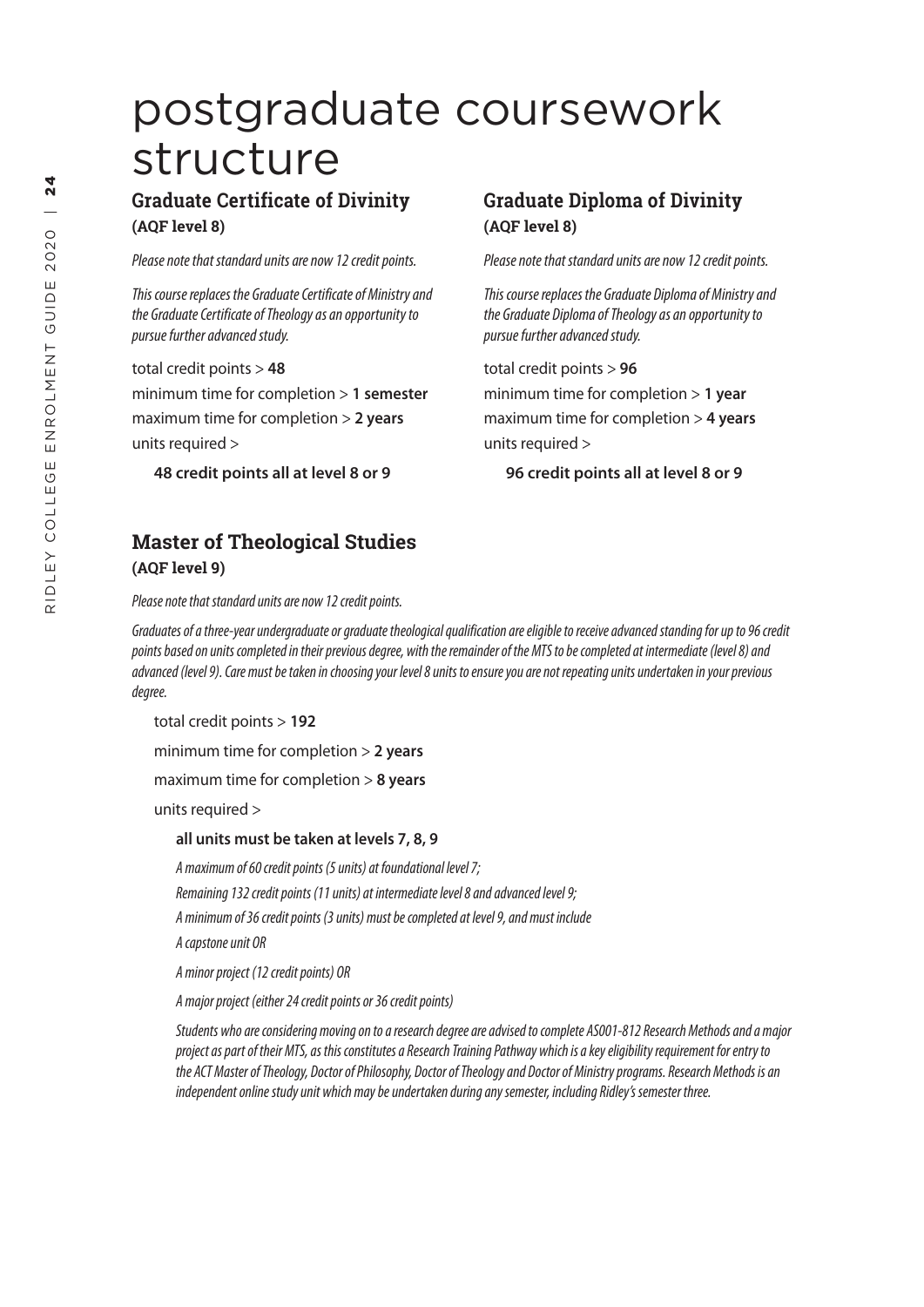# a guide to choosing postgraduate units

# part one > the enrolment process for postgraduate students

### **STEP ONE:**

### **Complete the Enrolment form**

The enrolment form can be downloaded from *www.ridley.edu.au/current-students/forms/* and is also included with this enrolment information pack. You are welcome to complete the enrolment form just for the upcoming semester, or for the full year if you prefer. Please note that this is no longer a separate Postgraduate enrolment form, but the standard enrolment form used across all levels of study. You will find details of the postgraduate coursework units in separate sections on p2 and p4 of the 2020 Ridley Timetable.

### **STEP TWO:**

#### **Seek assistance if required!**

If you would like assistance with course planning, please contact the Assistant Registrar (Postgraduate Studies) , available Monday, Wednesday and Thursday on p: *03 9207 4800 opt 3* or e: *registrar@ridley.edu.au*

Students thinking of Higher Degree by Research (Master of Theology, Doctor of Philosophy, Doctor of Ministry) in the future should consider building a Research Training Pathway into their MA degree by incorporating a unit of Research Methods and undertaking the major project. Research Methods units are independent online study units which may be undertaken during any semester, including Ridley's semester three.

#### **STEP THREE:**

## **Return your enrolment form to the Registrar's Office by the dates indicated on the form:**

| Church History in Context (Great Awakening Study Tour): 15 January 2020 |
|-------------------------------------------------------------------------|
|                                                                         |
| Ridley Annual Preachers' Conference: 7 February 2020                    |
|                                                                         |
|                                                                         |
| semester three research methods: 30 October 2020                        |

The Registrar's Office will check your enrolment and contact you if there are any issues with your unit selection; if the units you have selected are appropriate, your enrolment will be processed and you will receive your hard copy enrolment pack via post in the week prior to the start of the semester. This pack will include your enrolment summary, invoice, applicable Variation of Enrolment policy and your 2020 student card. You will also receive an email which will include information regarding access to Ridley Online and other matters related to your involvement in the Ridley community.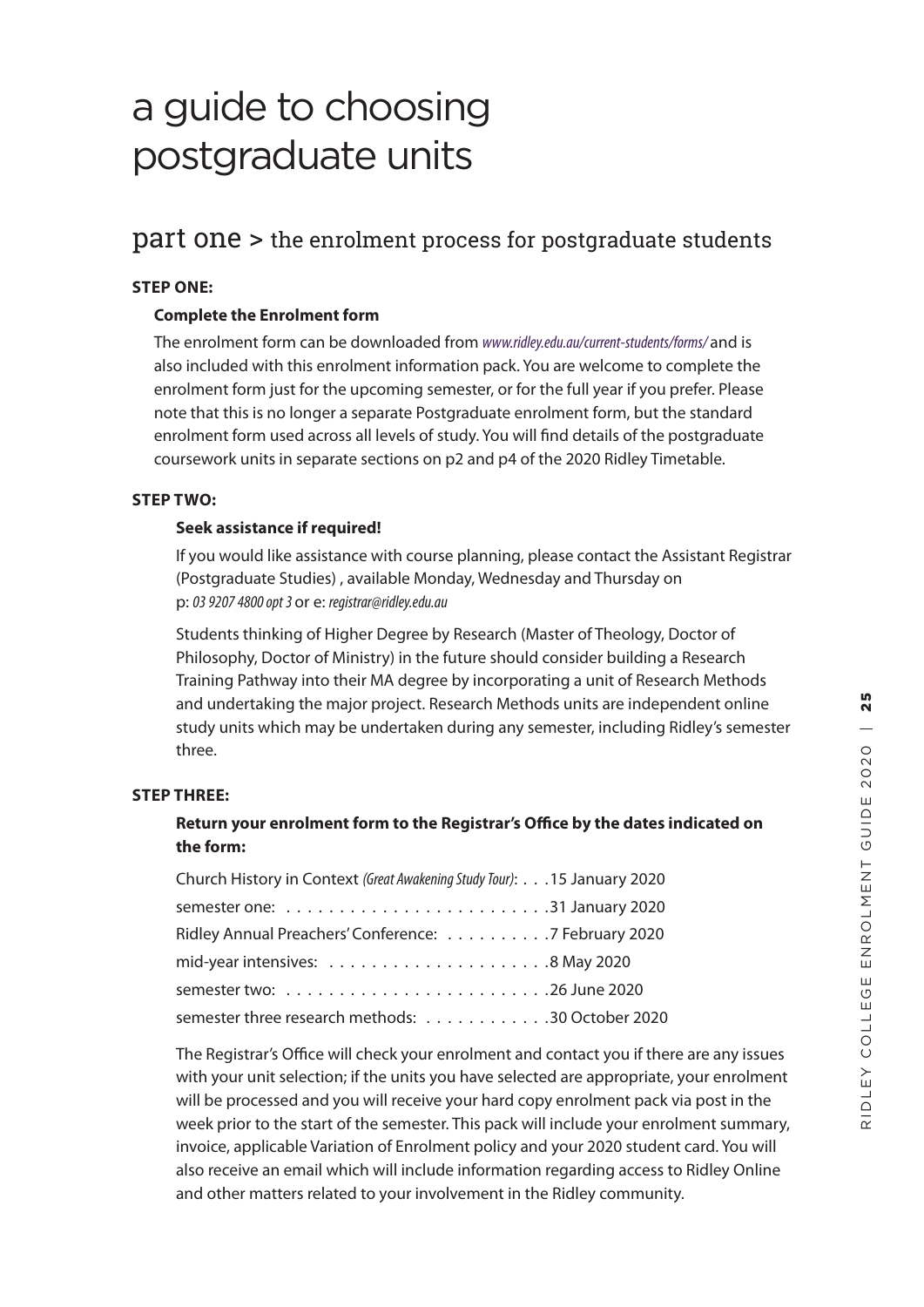# ...a guide to choosing postgraduate units

#### **STEP FOUR:**

During the first week of each unit every student will receive their offical *Confirmation of Enrolment in ACT Units* form listing all the units they have enrolled in for that census date. This form needs to be carefully checked, signed and returned by the appropriate date s listed below as this is the basis upon which FEE-HELP is assigned , and finalises the reporting Ridley needs to complete for the ACT and the government. Please note that units with special census dates will be confirmed separately.

semester one Confirmation of Enrolment forms to be returned by . . **6 March** semester two Confirmation of Enrolment forms to be returned by . . **7 August** semester three Confirmation of Enrolment forms to be returned by **4 December**

### **Late enrolments and unit variations**

Late enrolments are only accepted up until the end of the first week of each semester for semester-based units and are not possible for intensives and extensives.

If you need to vary your enrolment, this is done by completing a Variation of Enrolment form which should be submitted to the Registrar's Office as soon as possible. Please note that there are time constraints upon when these changes can be made, and academic penalties may apply for late changes. See the 2020 Variation of Enrolment policy for details.

Some intensive, extensive and full-year units have special administration and census dates which are denoted on the timetable with \*. These units will be invoiced and confirmed separately and have specific Variation of Enrolment policies which are provided to you with your invoice for that unit.

#### **Postgraduate coursework units**

A number of the 2020 Postgraduate units have special arrangements which will need to be taken into account when planning your enrolment.

- CH202-812: Church History in Context (Great Awakening Study Tour) unit commences with preparatory tasks 24 February; tour dates 21-29 June *(enrol by 15 January)*
- PC023-812\_912: Professional Supervision for Ministry Workers extensive, 28-29 February and 14-15 May *(enrol by 31 January)*
- TH017-812 912: Understanding and Preaching the Atonement this unit is part of Ridley's Annual Preachers' Conference, now scheduled 20-23 April at El Kanah, Marysville *(enrol by 7 February)*
- DM035-912: Practice Framework for Children's and Youth Ministry mid-year intensive, 22-26 June; non-residential, held at Ridley College *(enrol by 8 May)*
- NT204-812\_912: New Testament Seminar (Philippians/Philemon) mid-year intensive, 22-26 June; non-residential, held at Ridley College *(enrol by 8 May)*
- AS001-812 912: Research Methods is available online in semesters one, two and three; enrolment is due on the semester enrolment dates specified above.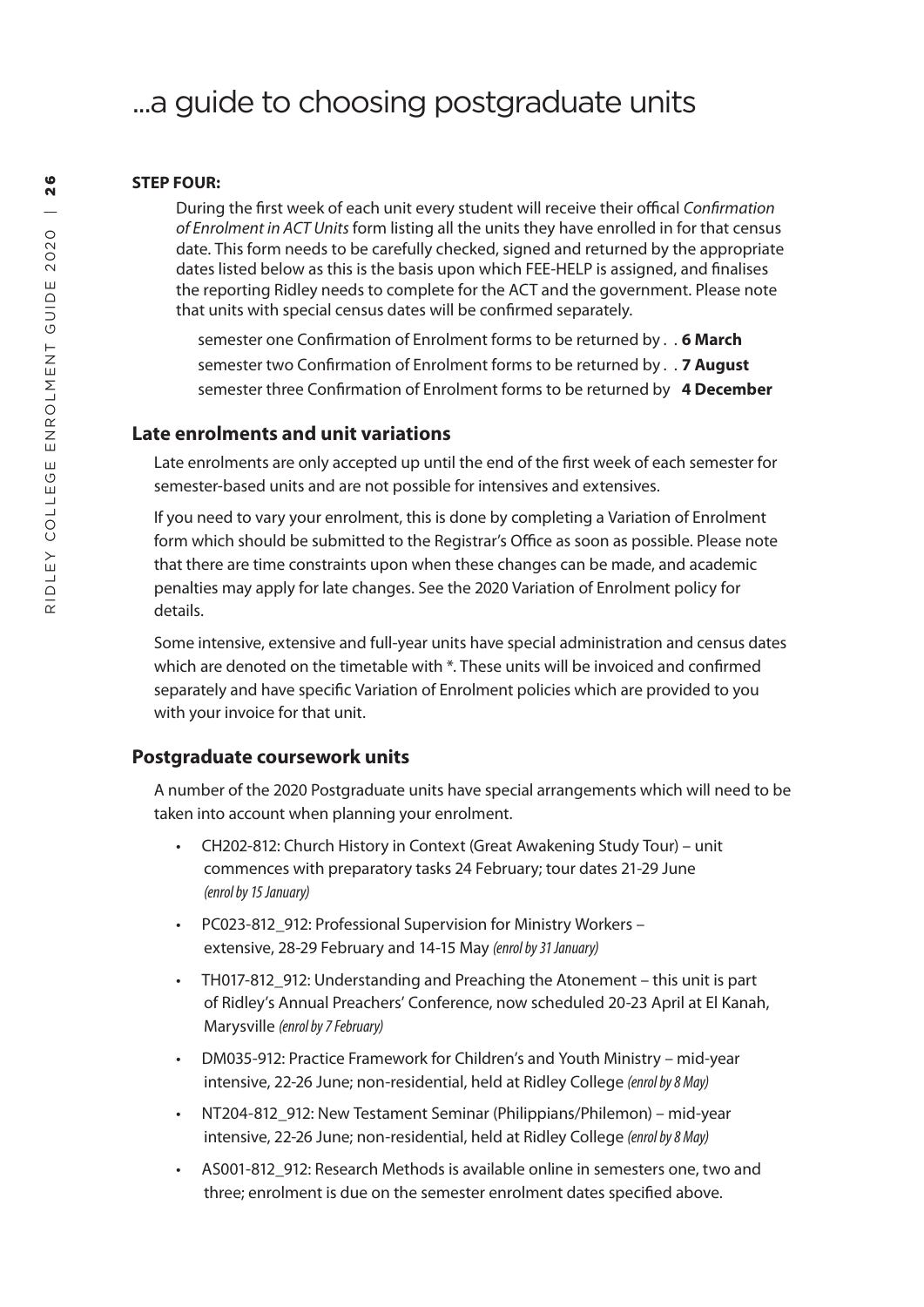# ...a guide to choosing postgraduate units

- PC024-812 912: Advanced Professional Supervision for Ministry Workers extensive, 31 July-1 August and 18-19 September *(enrol by 26 June)*
- PC031-812\_912: Gospel, Church and Australian Culture online, over semester two *(enrol by 26 June)*
- In 2020 Ridley is introducing a new campus-wide intensive on the theme of Sin and Evil; this will be held on 24-28 August, with keynote speaker Roy Ciampa and seminars led by Brian Rosner, John Dickson and other Ridley faculty. Postgraduate students can enrol in one of the three level 9 seminars – BB204-912 Biblical Studies Seminar; EM204-912 Evangelism and Missiology Seminar; or TH204-912 Theology Seminar. These three units are also available as capstone units. *(enrol by 26 June)*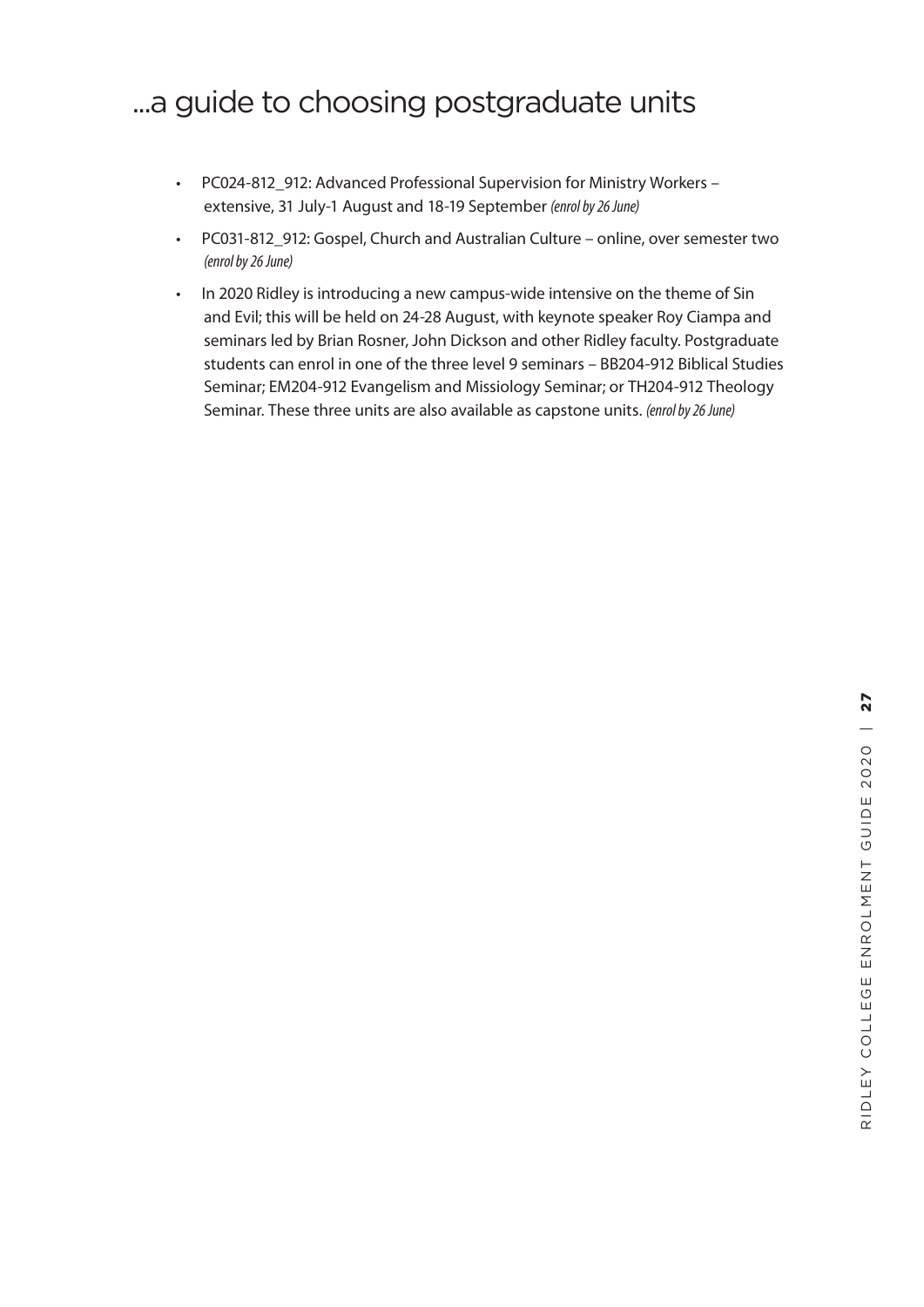# fees

Student fees cover 60% of the cost of running Ridley. This means that all students are subsidised, and in order to cover costs we rely upon income from generous donors including individuals, churches, Trusts and the Ridley Foundation.

# **STUDENT FEES**

Unit fees are invoiced at the beginning of each semester (semester one–February, semester two–July, semester three–November, special census dates as advertised) and are due and payable in full by the relevant census date.

Ridley offers various methods of account payment, which are detailed on page 2 of your invoice.

Fees will be refunded in the event of withdrawal from a unit of study within the first two weeks of lectures, but not after the census date unless there are valid medical or compassionate grounds. For a full explanation of the regulations governing changes in enrolment, please see the relevant *Variation of Enrolment policy* provided in your enrolment pack, also available from the Registrar's Office or online.

Ridley may use the services of its accredited mercantile agency for collection of any overdue fees; however, in particular cases, the Principal may exercise discretion for fee collection to be handled internally.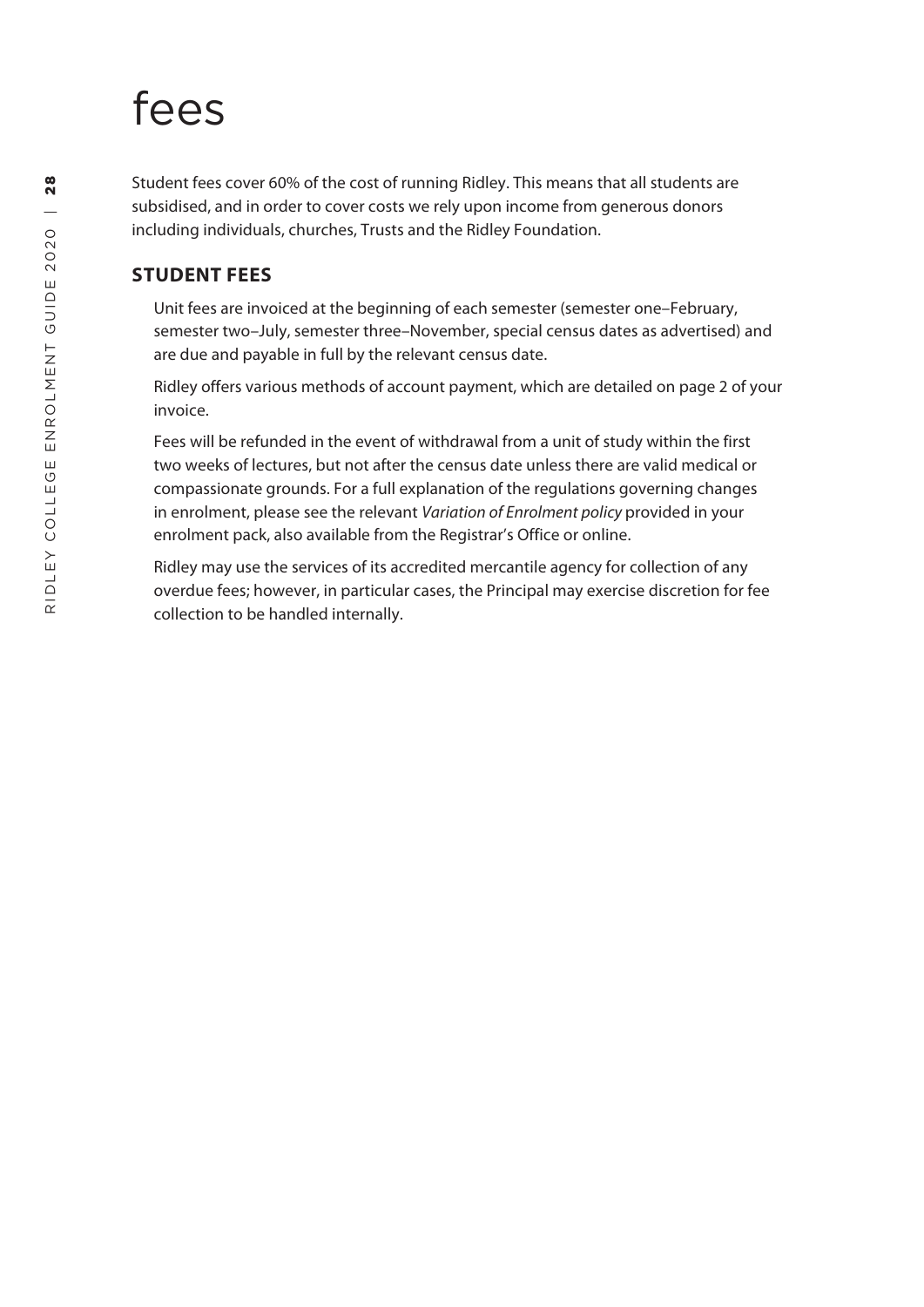# ... fees

## **2020 TUITION FEES**

Tuition fees are determined by the Australian College of Theology Board of Directors each year. In 2020 the following fees apply:

# AUSTRALIAN STUDENTS:

| DipChrStu, DipTh, DipMin, AdvDipTh, AdvDipMin, AssocDegTh, AssocDegMin,<br>BChrStud, BMin and BTh (level 7)                         |  |
|-------------------------------------------------------------------------------------------------------------------------------------|--|
| GCDiv, GDDiv, MDiv and MMin                                                                                                         |  |
| MA (ChSt), MA (MisL), MA (IntSt) and MA (ThSt)                                                                                      |  |
| Postgraduate research (part-time mode): \$4,320 per 24cps semester<br>MTh, DMin, PhD and ThD                                        |  |
| Postgraduate research (full-time mode): \$8,640 per 48cps semester<br>MTh, DMin, PhD, ThD                                           |  |
|                                                                                                                                     |  |
| OVERSEAS STUDENTS (studying full-time on a student visa)                                                                            |  |
| <b>BChrStud, BMin and BTh</b>                                                                                                       |  |
| Graduate: $\ldots \ldots \ldots \ldots \ldots \ldots \ldots \ldots \ldots \ldots$ . \$2,760 per 12cps unit<br>GDDiv, MDiv and MMin, |  |
| MA (ChSt), MA (MisL), MA (IntSt) and MA (ThSt)                                                                                      |  |
| Postgraduate research (full-time mode): \$10,320 48cps semester<br>MTh, DMin, PhD, ThD                                              |  |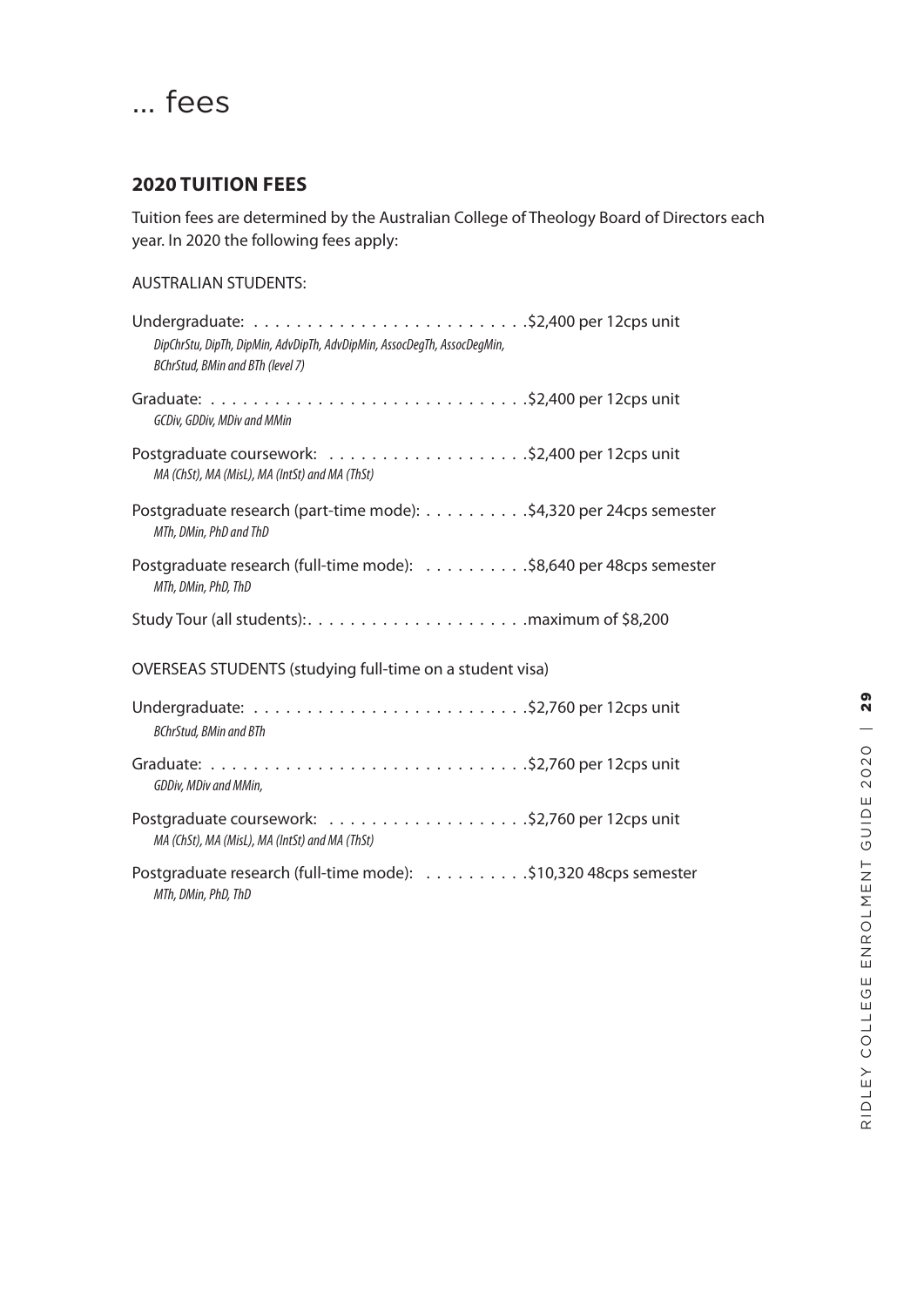

### **OTHER FEES**

#### **Ridley Online students**

Online students are responsible for their own internet connection and for return postage of any books borrowed from the library. The library pays for postage to students.

#### **Audit students**

Students auditing a unit/s (participating in learning but not submitting assessment or receiving academic credit) pay 80% of the undergraduate tuition fee. This mode of study is available for both on-campus students and Ridley Online students.

#### **Anglican Institute Training Fee**

For many years the Anglican Diocese of Melbourne has given Ridley College an annual grant of approximately \$40,000 to enable the Anglican Institute program to run. Unfortunately this money is no longer available because of the need for the diocese to fund the redress scheme for victims of childhood sexual abuse.

The diocese will still give all eligible ordination candidates from Melbourne a small living grant, however the funding for the Monday program has ceased. In order to keep the program running, the College leadership has decided to charge a fee to members of the Anglican Institute to help cover costs.

This fee will cover the following:

- 1. Faculty and staff costs of running the program, and the provision of mentoring and personal support.
- 2. Lunch each Monday.
- 3. The cost of the candidate attending the annual Anglican Institute Weekend Away at Phillip Island in July.

The proposed fee is \$500 per semester for those who are ordination candidates (both Melbourne and other dioceses), and \$250 per semester for those who are in the Year of Discernment. These fees will be invoiced in May and October each year.

## **FEE-HELP**

Since 2005 Ridley students have been able to access financial help from the Commonwealth Government to help pay their tuition fees.

**NEW > PLEASE NOTE:** From 1 January 2020 the Government will introduce a combined total amount of tertiary education assistance available to students of \$106,319 over their lifetime. The fees are paid by the Government to the Australian College of Theology (the Higher Education Provider). The student may pay back the debt at any time, but must begin doing so when their taxable income reaches \$45,881. The figures are indexed annually in line with the CPI - the figures quoted here are for the 2019-20 tax year. Further information can be found at *https://www.studyassist.gov.au/help-loans/fee-help*

To be eligible for FEE-HELP a student must:

 be an Australian citizen (permanent residents, including New Zealand citizens are not eligible) or the holder of a permanent humanitarian visa or the holder of a permanent visa who is undertaking bridging study for overseas-trained professionals. If you fall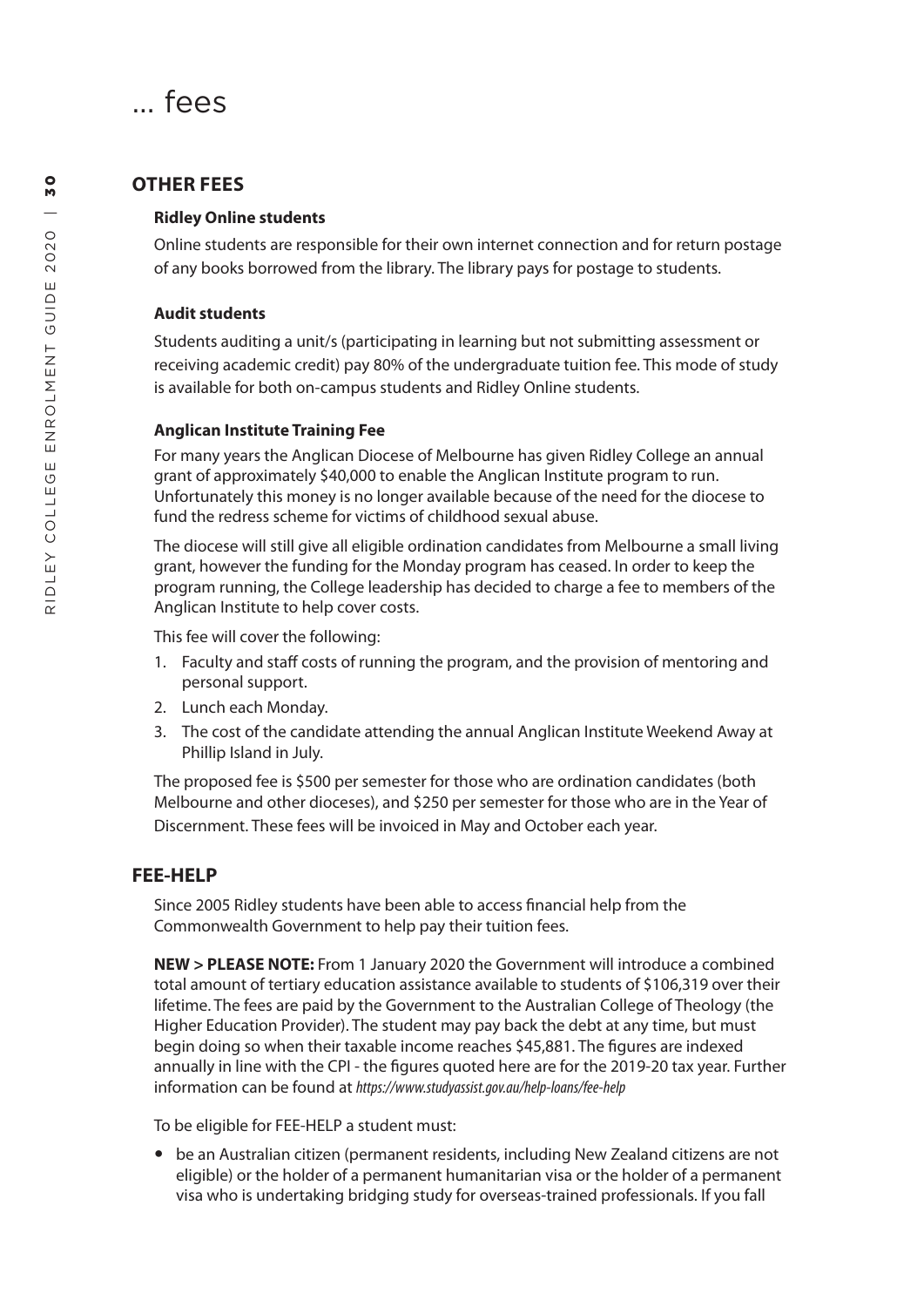

into the last two categories you must also be resident in Australia for the duration of the unit;

- have completed Ridley's application and enrolment procedures by the appropriate deadlines and have every intention of completing the course that they are requesting FEE-HELP assistance for,
- have lodged their separate FEE-HELP Application Form (eCAF) online before the appropriate census date (details provided by the Registrar's Office).

Undergraduate students should note that the government applies a 25% loan fee each time a loan is taken out for students enrolled in undergraduate degrees.

FEE-HELP may be taken even if a student has a HECS-HELP debt.

#### **2020 administration dates**

| semester one:              | 6 March  |
|----------------------------|----------|
| semester two:              | 7 August |
| semester three: 4 December |          |

#### **2020 standard FEE-HELP census dates**

| semester one:               | 15 March         |
|-----------------------------|------------------|
| semester two:               | <b>15 August</b> |
| semester three: 11 December |                  |

Units with special census dates have different administration and cenus dates from those listed above. These are detailed on the *Variation of Enrolment Policy* which relates to the units' special census date. All students enrolled in a unit with a special census date will receive a hardcopy of the appropriate Variation of Enrolment policy with their invoice. The Variation of Enrolment policies can also be found in the Registrar's virtual office.

No FEE-HELP applications can be accepted after these census dates.

For further information on FEE-HELP:

- contact the Registrar if you have any questions government website: *www.studyassist.gov.au*
- 
- visit the ACT website: *www.actheology.edu.au*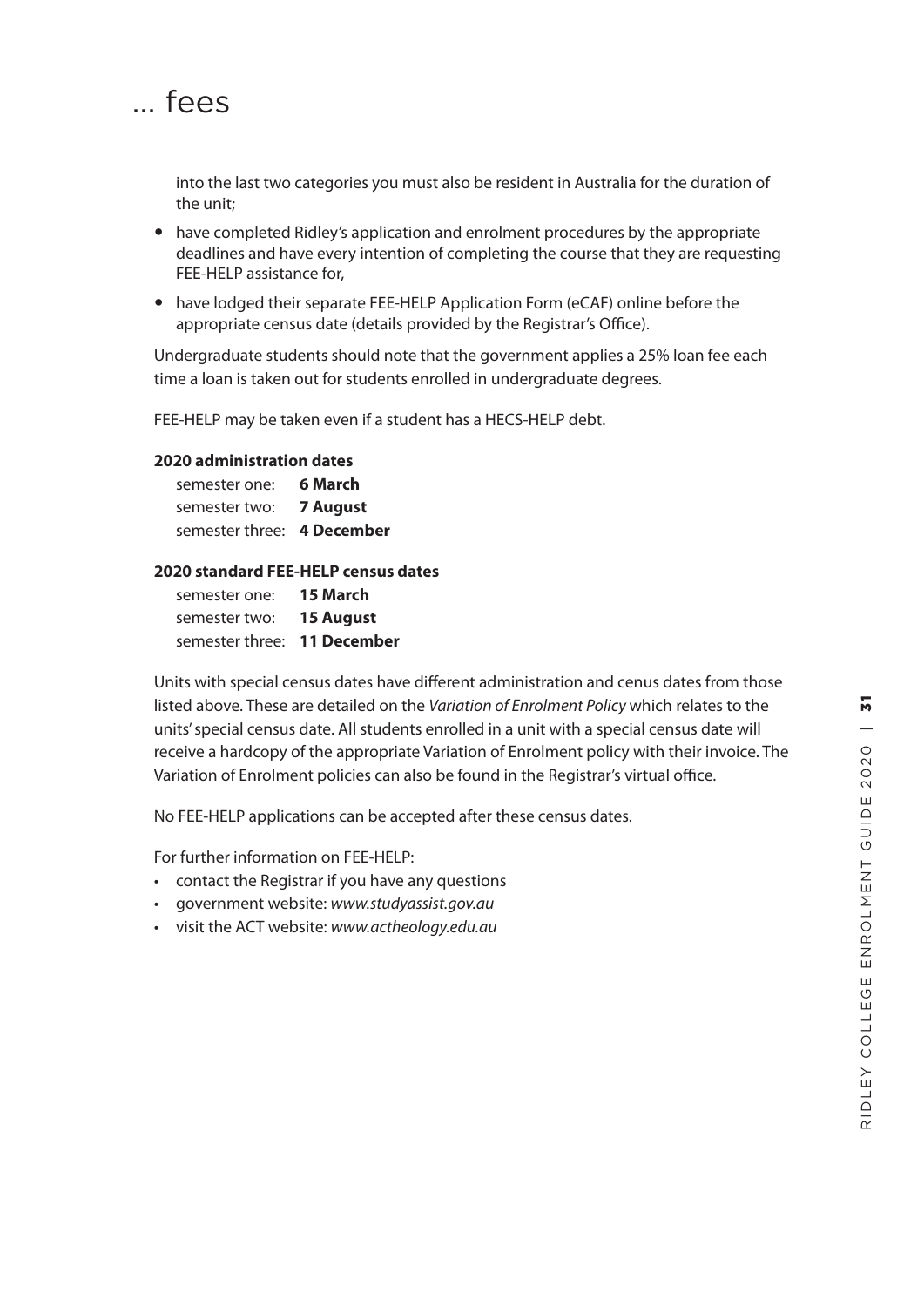

## **FEE-HELP ELIGIBILITY AND ACADEMIC PROGRESSION**

Students who enrolled in a course of study from 1 Jan 2018 must ensure that they maintain a minimum 50% successful completion rate for their equivalent first full-time year of study to ensure continued access to FEE-HELP funding. Students whose progression falls below this 50% threshold will be requried to pay their tuition fees up-front until they can bring their progession rate back up to 50% before they are eligible to access FEE-HELP funding again.

Ridley has many ways of providing support for students who are struggling with their studies or study load. Students who find themselves struggling should contact the Academic Counsellor or Registrar's Office as early as possible in their studies so that appropriate support measures can be put in place.

### **SCHOLARSHIPS**

These scholarships are awarded by semester. Applications close in 2020 on 28 January for semester one consideration, 22 June for semester two consideration. Application forms are available from the Registrar's office or can be downloaded from the website: www.ridley.edu. au/about-ridley/applying/fees-and-fee-help/scholarships/ All scholarships are means tested. Completed scholarship application forms should be submitted to the Registrar's office.

#### **Hunter Scott Scholarships**

Available for training of ordinands or ordained ministers.

#### **Leon Morris Scholarship for Indigenous Students**

Available for students of Aboriginal and Torres Strait Islander descent who are eligible for (but not necessarily claiming) Centrelink's Abstudy allowance.

#### **Frederick Roper Scholarship and Sarah Pendlebury Bursary**

Available in situations of financial hardship or financial difficulties or insufficient means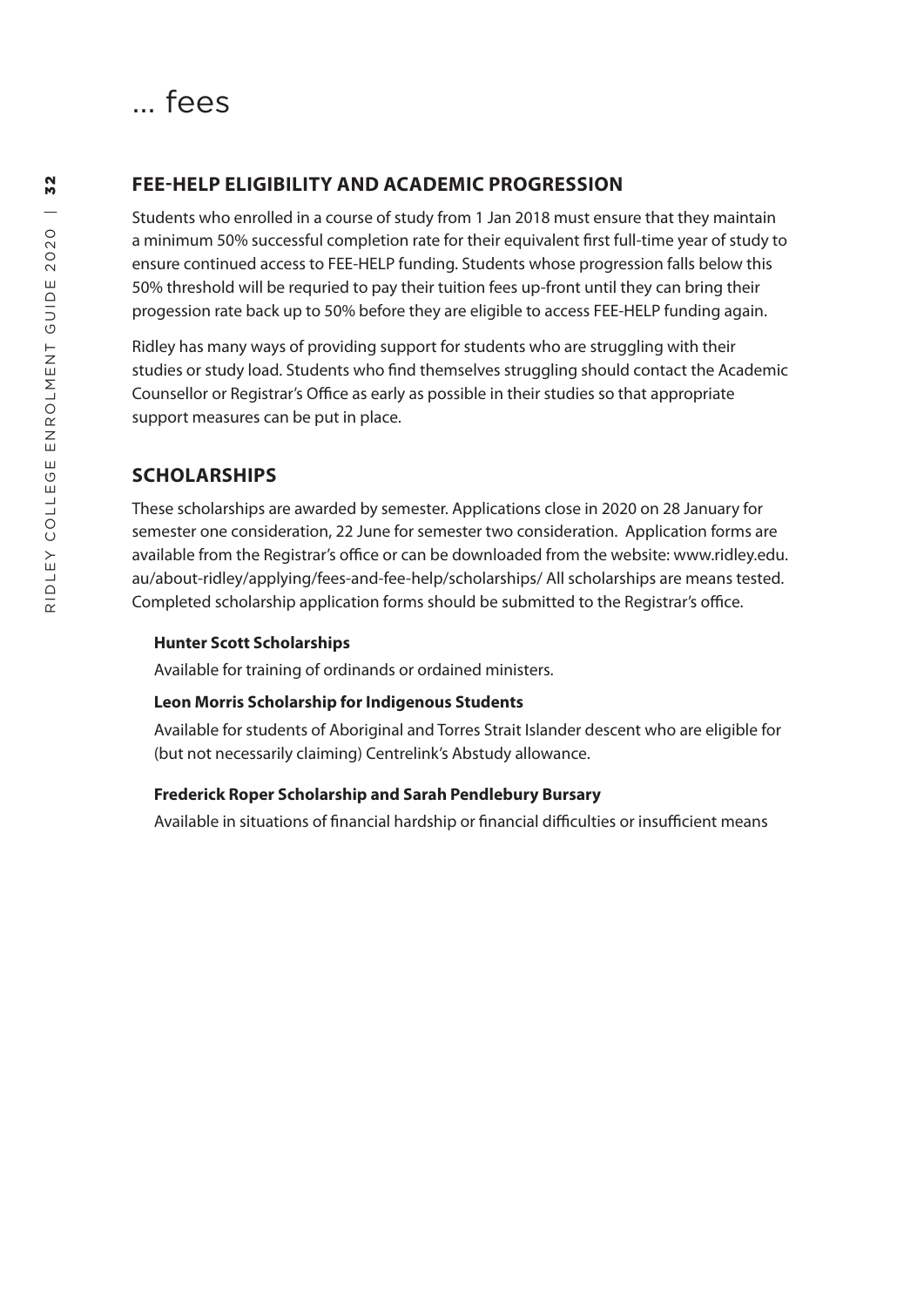# 2020 calendar

#### **SUMMER GREEK INTENSIVE UNIT**

New Testament Greek A (LA005) . . . . . . . 3 - 21 February, 25 February, 3 March *enrol no later than: 17 January 2020* Biblical Hebrew A (LA003) . . . . . . . . . . . . *not running oncampus in 2020; (available online)* 

### **2020 UNIT ENROLMENT EMAIL & PACKS SENT**

full-year and semester one units: During the week of the 10 February semester two units: During the week of the 6 July semester three units: During the week of the 16 October

#### **2020 IMPORTANT DATES**

(these dates are correct at time of printing; to check for updates please visit www.ridley.edu.au/current-students/year-planner/)

| semester one:  | 24 February - 29 May                                              |
|----------------|-------------------------------------------------------------------|
| $3 - 21$ Feb   | <b>Greek Intensive</b>                                            |
| 21-22 February | LAUNCH 24 hour Camp                                               |
| 24 February    | Normal lecture timetable commences                                |
| 6 March        | FEE-HELP administration date for semester one units               |
| 6 March        | ACT Confirmation of Enrolment forms due to the Registrar's Office |
| 6 March        | Final date for Variation of Unit Enrolment                        |
| 15 March       | Final date for payment of semester one fees                       |
| 15 March       | FEE-HELP census date                                              |
| 24 – 26 March  | Mission in Australia Week                                         |
| $6 - 17$ April | Reading weeks, Easter (no lectures)                               |
| 18 April       | <b>Graduation and Commissioning Service</b>                       |
| 20 - 23 April  | <b>Annual Preaching Conference</b>                                |
| 20 May         | Open evening                                                      |
| 21 May         | Open day                                                          |
| $1 - 5$ June   | SwotVac                                                           |
| 4 – 10 June    | Online exams                                                      |
| $9 - 12$ June  | Campus exams                                                      |
| 18 June        | Board of Studies (marks meeting)                                  |
|                |                                                                   |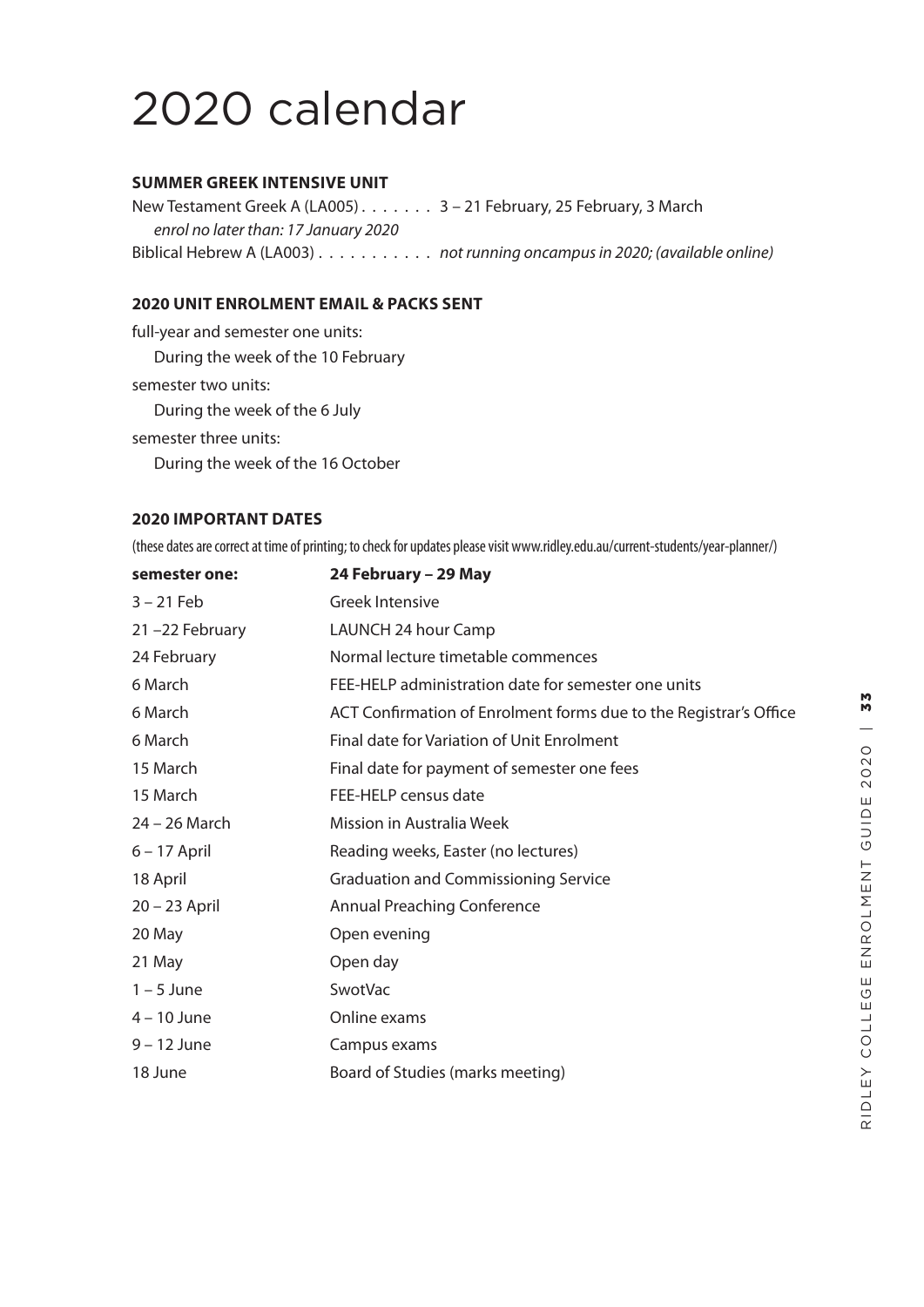# ... 2020 calendar

| semester two:                                  | 20 July - 23 November                                            |
|------------------------------------------------|------------------------------------------------------------------|
| 20 July                                        | Normal lecture timetable commences                               |
| 17 - 19 July                                   | Ordination candidates & families weekend camp                    |
| 7 August                                       | FEE-HELP administration date for semester two units              |
| 7 August                                       | Final date for Variation of Unit Enrolment without incurring fee |
| 7 August                                       | <b>ACT Confirmation of Enrolment forms due</b>                   |
| 6 - 7 August                                   | <b>RESCON</b>                                                    |
| 15 August                                      | Final date for payment of semester two fees                      |
| 15 August                                      | FEE-HELP census date                                             |
| $17 - 20$ August                               | <b>Global Mission week</b>                                       |
| $24 - 28$ August                               | Reading week                                                     |
| 24 - 28 August                                 | <b>Ridley Intensive</b>                                          |
| 21 – 25 September                              | Reading week (no lectures)                                       |
| 14 October                                     | Open evening                                                     |
| 15 October                                     | Open day                                                         |
| 22 October                                     | Valedictory                                                      |
| 26 October - 30 November SwotVac (no lectures) |                                                                  |
| 29 October – 4 November Online exams           |                                                                  |
| 2 - 6 November                                 | Campus exams                                                     |
| 12 November                                    | Board of Studies (marks meeting)                                 |

| semester three:          | 23 November 2020 - 12 February 2021 (online only)                |
|--------------------------|------------------------------------------------------------------|
| 23 November              | Semester three commences                                         |
| 04 December              | Final date for Variation of Unit Enrolment without incurring fee |
| 04 December              | FEE-HELP administration date for semester three applications     |
| 04 December              | ACT Confirmation of Enrolment forms due                          |
| 11 December              | Final date for payment of semester three fees                    |
| 11 December              | FEE-HELP census date semester three                              |
| 25 Dec 2020 - 1 Jan 2021 | Christmas and New Year's Day break (no online lectures)          |
| 26 January 2021          | Australia Day                                                    |
| 01 - 07 February 2021    | Examinations                                                     |
| 17 February 2021         | Board of Studies (marks meeting)                                 |